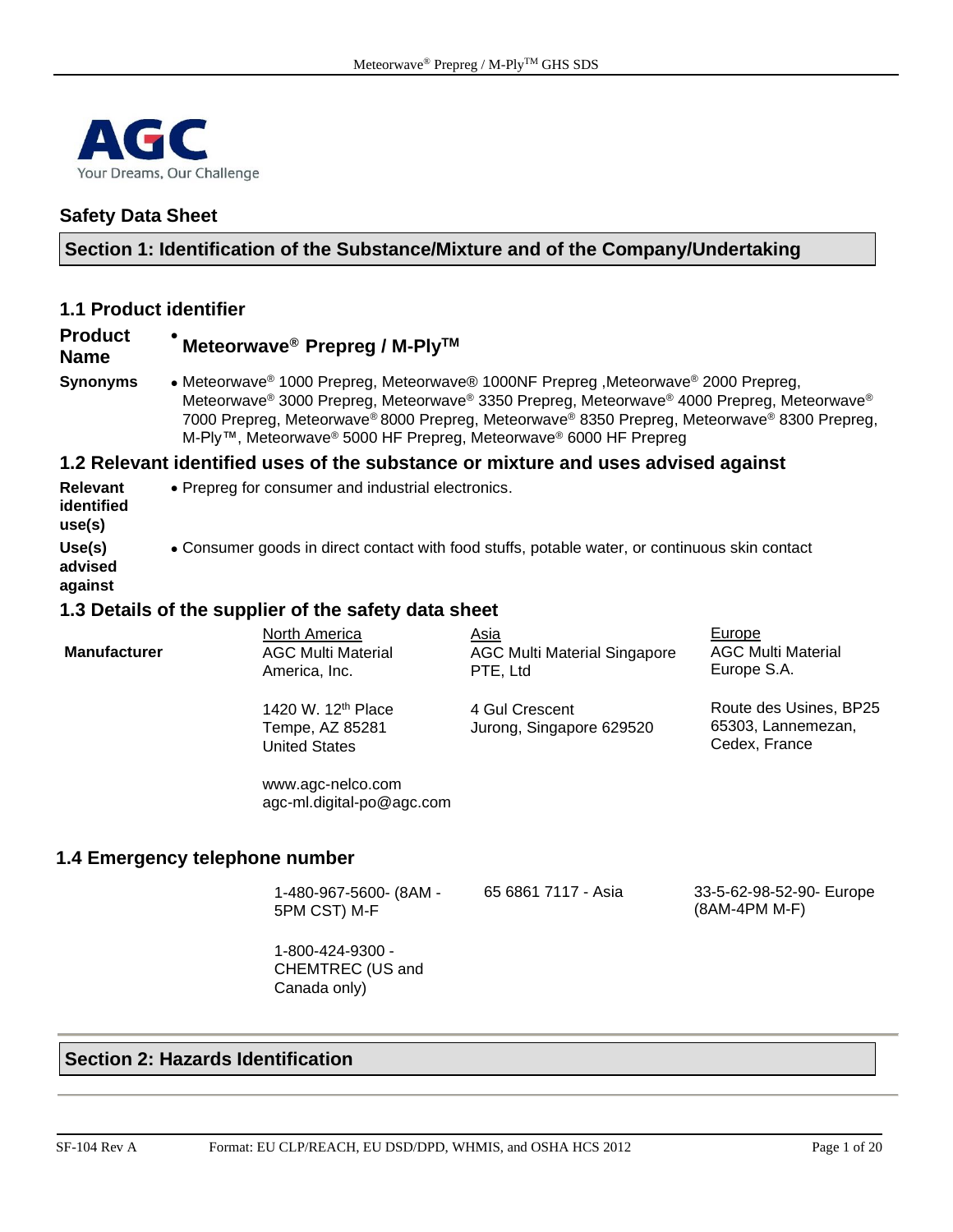#### **EU/EEC**

**According to: Regulation (EC) No 1272/2008 (CLP)/REACH 1907/2006 [amended by 453/2010] According to: EU Directive 67/548/EEC (DSD) or 1999/45/EC (DPD)** 

#### **2.1 Classification of the substance or mixture**

- **CLP** Not Classified
- **DSD/DPD** Not Classified

#### **2.2 Label Elements**

**CLP**

**Hazard**  • No label element(s) required.

**statements**

**DSD/DPD**

**Risk phrases** • No label element(s) required.

#### **2.3 Other Hazards**

- **CLP** This material is exempt from CLP/REACH obligations as an article as specified in REACH (1907/2006) and related ECHA guidance.
- **DSD/DPD** Under European Directive 1999/45/EC these product(s) are exempt and considered manufactured article(s) under stated normal conditions of use.

#### **United States (US) According to: OSHA 29 CFR 1910.1200 HCS**

#### **2.1 Classification of the substance or mixture**

**OSHA HCS 2012** • Not Classified **2.2 Label elements OSHA HCS 2012 Hazard statements** • No label element(s) required. **2.3 Other hazards**

**OSHA HCS 2012** • Under United States Regulations (29 CFR 1910.1200 - Hazard Communication Standard), these product(s) are exempt and considered manufactured article(s) under stated normal use conditions.

# **Canada**

**According to: WHMIS** 

#### **2.1 Classification of the substance or mixture**

**WHMIS** • Not classified

#### **2.2 Label elements**

**WHMIS** • No label element(s) required

#### **2.3 Other hazards**

**WHMIS** • Under Canadian regulations (Workplace Hazardous Materials Information System (WHMIS) – Hazardous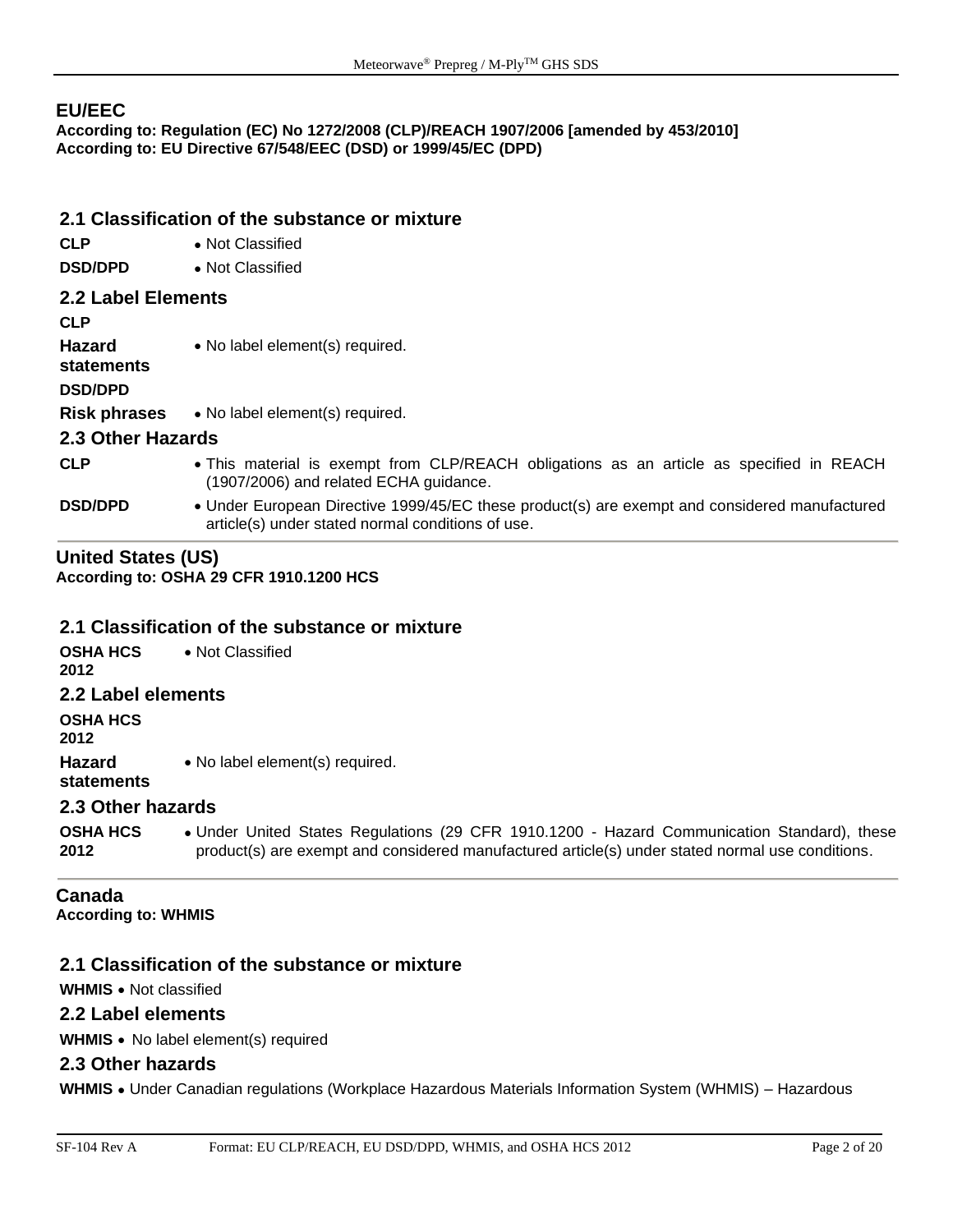Products Act (HPA), Section 11 (1)), these product(s) are exempt and considered manufactured article(s) under stated normal conditions of use.

#### **Section 3 - Composition/Information on Ingredients**

#### **3.1 Substances**

• Material does not meet the criteria of a substance.

#### **3.2 Mixtures**

| <b>Composition</b>      |                                                                           |               |  |
|-------------------------|---------------------------------------------------------------------------|---------------|--|
| <b>Chemical Name</b>    | <b>Identifiers</b>                                                        | $\frac{0}{0}$ |  |
| 2-Butanone              | CAS:78-93-3<br><b>EC Number:201-159-0</b><br><b>EU Index:606-002-00-3</b> | $< 1\%$       |  |
| Cyclohexanone           | CAS:108-94-1<br><b>EC Number: 203-631-1</b><br>EU Index:606-010-00-7      | $< 1\%$       |  |
| Silica, amorphous       | CAS:7631-86-9<br><b>EC Number:231-545-4</b>                               | 7% TO 15%     |  |
| B-staged resin mixture  | <b>CAS:NA</b><br><b>EC Number:NA</b>                                      | 20% TO 50%    |  |
| Glass, oxide, chemicals | CAS:65997-17-3<br><b>EC Number:266-046-0</b>                              | 30% TO 65%    |  |

#### **Section 4 - First Aid Measures**

#### **4.1 Description of first aid measures**

- **Inhalation** First aid is not expected to be necessary if material is used under ordinary conditions and as recommended. If signs/symptoms develop, move victim to fresh air. Administer oxygen if breathing is difficult. If signs/symptoms continue, get medical attention. Give artificial respiration if victim is not breathing.
- **Skin** First aid is not expected to be necessary if material is used under ordinary conditions and as recommended. In case of contact with substance, flush skin with running water for at least 20 minutes. Remove and isolate contaminated clothing. Wash skin with soap and water. If irritation develops and persists, get medical attention.
- **Eye** First aid is not expected to be necessary if material is used under ordinary conditions and as recommended. In case of contact with substance, immediately flush eyes with running water for at least 20 minutes. If eye irritation persists: Get medical advice/attention.
- **Ingestion** First aid is not expected to be necessary if material is used under ordinary conditions and as recommended. Obtain medical attention immediately if ingested.

#### **4.2 Most important symptoms and effects, both acute and delayed**

• Refer to Section 11 - Toxicological Information.

#### **4.3 Indication of any immediate medical attention and special treatment needed**

**Notes to Physician** • All treatments should be based on observed signs and symptoms of distress in the patient. Consideration should be given to the possibility that overexposure to materials other than this product may have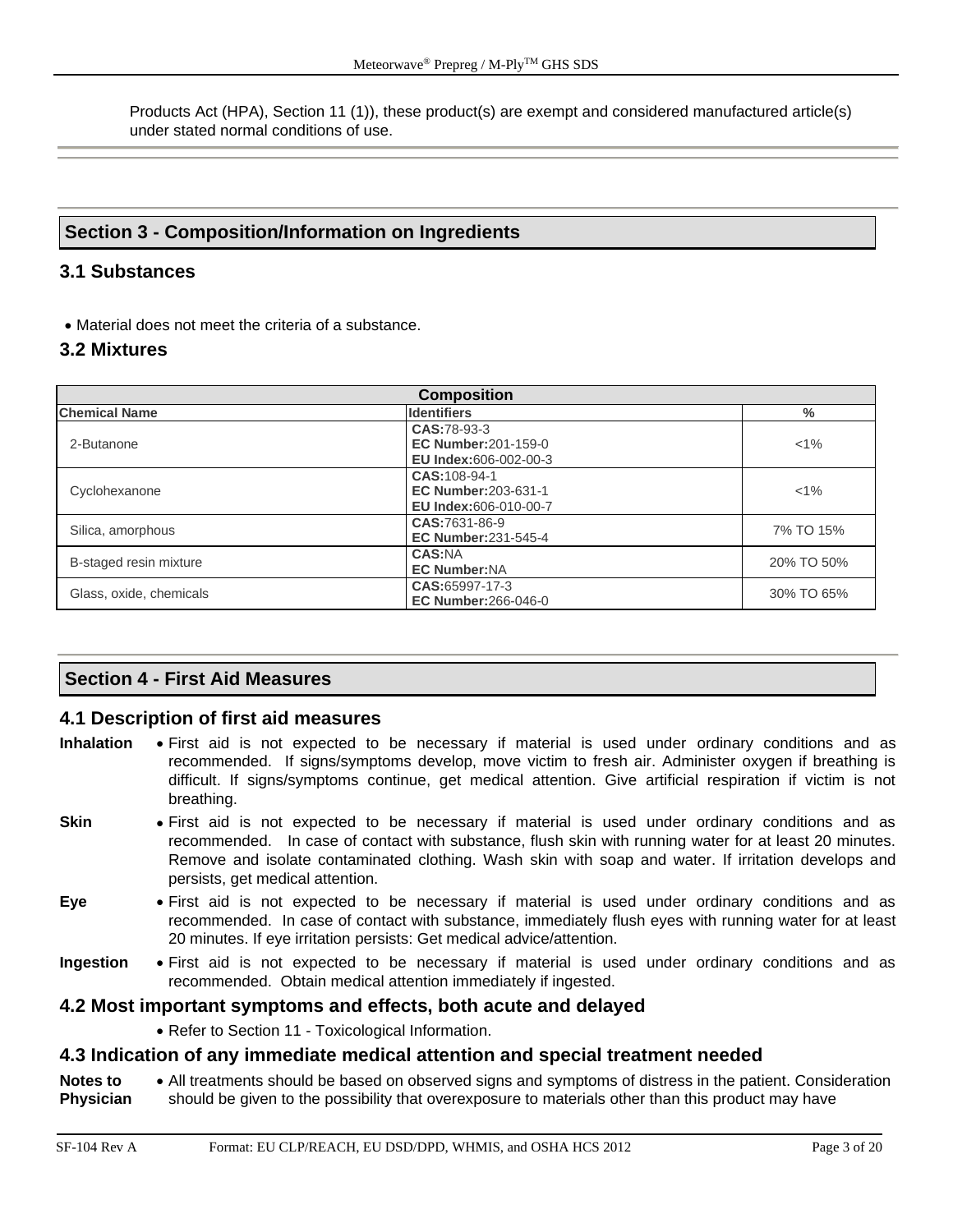occurred.

#### **Section 5 - Firefighting Measures**

#### **5.1 Extinguishing media**

| <b>Suitable Extinguishing</b><br>Media              | • LARGE FIRES: Water spray, fog or alcohol-resistant foam.<br>SMALL FIRES: Dry chemical, CO2, water spray or alcohol-resistant foam. |
|-----------------------------------------------------|--------------------------------------------------------------------------------------------------------------------------------------|
| <b>Unsuitable</b><br><b>Extinguishing Media</b>     | • Do not use straight streams.                                                                                                       |
|                                                     | 5.2 Special hazards arising from the substance or mixture                                                                            |
| <b>Unusual Fire and</b><br><b>Explosion Hazards</b> | • Hazardous polymerization will occur at elevated temperatures                                                                       |

**Hazardous Combustion**  • Nitrous Oxides, Aldehydes, Carbon Monoxide, HBr, Various Acids. **Products**

#### **5.3 Advice for firefighters**

• Structural firefighters' protective clothing provides limited protection in fire situations ONLY; it is not effective in spill situations where direct contact with the substance is possible. Wear positive pressure self-contained breathing apparatus (SCBA).

#### **Section 6 - Accidental Release Measures**

#### **6.1 Personal precautions, protective equipment and emergency procedures**

| Personal Precautions                  | • No special precautions are expected to be necessary if material is used under ordinary<br>conditions and as recommended. Do not walk through spilled material. Wear appropriate<br>personal protective equipment, avoid direct contact. Do not touch damaged containers or<br>spilled material unless wearing appropriate protective clothing. |
|---------------------------------------|--------------------------------------------------------------------------------------------------------------------------------------------------------------------------------------------------------------------------------------------------------------------------------------------------------------------------------------------------|
| <b>Emergency</b><br><b>Procedures</b> | • ELIMINATE all ignition sources (no smoking, flares, sparks or flames in immediate area).<br>Keep unauthorized personnel away. Ventilate closed spaces before entering.                                                                                                                                                                         |
| <b>6.2 Environmental precautions</b>  |                                                                                                                                                                                                                                                                                                                                                  |
|                                       | • Avoid release to the environment.                                                                                                                                                                                                                                                                                                              |
|                                       | 6.3 Methods and material for containment and cleaning up                                                                                                                                                                                                                                                                                         |
| <b>Measures</b>                       | <b>Containment/Clean-up •</b> Avoid generating dust.<br>Carefully shovel or sweep up spilled material and place in suitable container.                                                                                                                                                                                                           |

#### **6.4 Reference to other sections**

• Refer to Section 8 - Exposure Controls/Personal Protection and Section 13 - Disposal Considerations.

#### **Section 7 - Handling and Storage**

#### **7.1 Precautions for safe handling**

**Handling** • Avoid contact with heat and ignition sources. Minimize dust generation and accumulation. Use only with adequate ventilation. Wear appropriate personal protective equipment, avoid direct contact. Do not breathe dust. Avoid contact with skin, eyes or clothing. Avoid breathing fumes generated during processing. Wash thoroughly with soap and water after handling and before eating, drinking, or using tobacco.

#### **7.2 Conditions for safe storage, including any incompatibilities**

**Storage** • Keep away from heat, sparks and flame. Store in a well-ventilated place. Keep container tightly closed. Avoid generating dust. Store at 77ºF or below.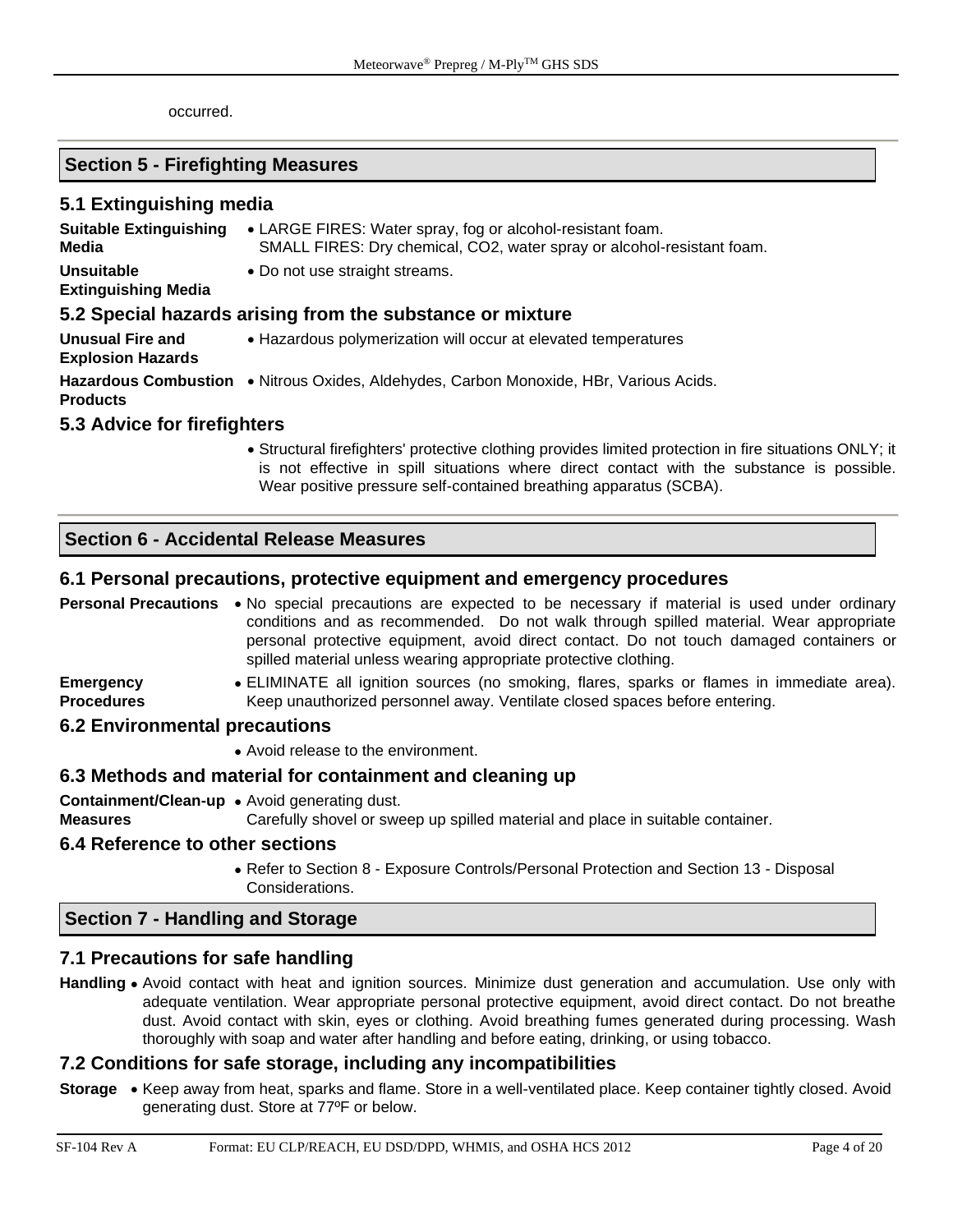# **7.3 Specific end use(s)**

• Refer to Section 1.2 - Relevant identified uses.

# **Section 8 - Exposure Controls/Personal Protection**

#### **8.1 Control parameters**

|                                                   |                                         |                                                                                                                                                                                                                                                                                                              | <b>Exposure Limits/Guidelines</b>                                                           |                                                                                                                                                                      |                                           |                                                                                                                                                                                                                                                                                                                            |
|---------------------------------------------------|-----------------------------------------|--------------------------------------------------------------------------------------------------------------------------------------------------------------------------------------------------------------------------------------------------------------------------------------------------------------|---------------------------------------------------------------------------------------------|----------------------------------------------------------------------------------------------------------------------------------------------------------------------|-------------------------------------------|----------------------------------------------------------------------------------------------------------------------------------------------------------------------------------------------------------------------------------------------------------------------------------------------------------------------------|
|                                                   | <b>Result</b>                           | <b>ACGIH</b>                                                                                                                                                                                                                                                                                                 | <b>Australia</b>                                                                            | <b>Brazil</b>                                                                                                                                                        | <b>Canada Alberta</b>                     | <b>Canada British</b><br>Columbia                                                                                                                                                                                                                                                                                          |
| Silica, amorphous<br>$(7631 - 86 - 9)$            | <b>TWAs</b>                             | Not established                                                                                                                                                                                                                                                                                              | 2 mg/m3 TWA<br>(respirable dust,<br>listed under<br>Fumed silica)                           | Not established                                                                                                                                                      | Not established                           | Not established                                                                                                                                                                                                                                                                                                            |
|                                                   | <b>TWAs</b>                             | 20 ppm TWA                                                                                                                                                                                                                                                                                                   | 100 mg/m3 TWA                                                                               |                                                                                                                                                                      | 80 mg/m3; 20<br>ppm                       | 20 ppm TWA                                                                                                                                                                                                                                                                                                                 |
| Cyclohexanone                                     | <b>STELs</b>                            | 50 ppm STEL                                                                                                                                                                                                                                                                                                  | Not established                                                                             |                                                                                                                                                                      | 200 mg/m3; 50<br>ppm                      | 50 ppm STEL                                                                                                                                                                                                                                                                                                                |
| $(108-94-1)$                                      | <b>Biological Limit</b><br>Values (BLV) | 8 mg/L urine end of<br>shift cyclohexanol;<br>80 mg/L urine end of<br>last shift of workweek<br>1,2 cyclohexanediol                                                                                                                                                                                          | Not established                                                                             |                                                                                                                                                                      | Not established                           | Not established                                                                                                                                                                                                                                                                                                            |
| 2-Butanone                                        | <b>STELs</b>                            | 300 ppm STEL                                                                                                                                                                                                                                                                                                 | 300 ppm STEL;<br>890 mg/m3 STEL                                                             | Not established                                                                                                                                                      | 300 ppm STEL;<br>885 mg/m3 STEL           | 100 ppm STEL                                                                                                                                                                                                                                                                                                               |
| $(78-93-3)$                                       | <b>TWAs</b>                             | 200 ppm TWA                                                                                                                                                                                                                                                                                                  | 150 ppm TWA;<br>445 mg/m3 TWA                                                               | 155 ppm TWA LT;<br>460 mg/m3 TWA<br>LT                                                                                                                               | 200 ppm TWA;<br>590 mg/m3 TWA             | 50 ppm TWA                                                                                                                                                                                                                                                                                                                 |
| Glass, oxide,<br>chemicals as Glass<br>wool fiber | <b>TWAs</b>                             | 1 fiber/cm3 TWA<br>(respirable fibers:<br>length $>5 \mu m$ , aspect<br>ratio $>=3:1$ , as<br>determined by the<br>membrane filter<br>method at 400-450X<br>magnification [4-mm<br>objective], using<br>phase-contrast<br>illumination, listed<br>under Synthetic<br>vitreous fibers)<br>as Glass wool fiber | 0.5 fibre/mL TWA<br>(listed under<br>Synthetic mineral<br>fibres)<br>as Glass wool<br>fiber | Not established                                                                                                                                                      | 1 fiber/cm3 TWA<br>as Glass wool<br>fiber | 1 fiber/cm3 TWA<br>(respirable fibers:<br>length $>5 \mu m$ ,<br>aspect ratio<br>$>=3:1, as$<br>determined by the<br>membrane filter<br>method at 400-<br>450X<br>magnification [4-<br>mm objective],<br>using phase-<br>contrast<br>illumination, listed<br>under Synthetic<br>vitreous fibers)<br>as Glass wool<br>fiber |
|                                                   |                                         |                                                                                                                                                                                                                                                                                                              | <b>Exposure Limits/Guidelines (Con't.)</b>                                                  |                                                                                                                                                                      |                                           |                                                                                                                                                                                                                                                                                                                            |
|                                                   | Result                                  | Canada Manitoba                                                                                                                                                                                                                                                                                              | <b>Canada New</b><br><b>Brunswick</b>                                                       | Canada<br><b>Northwest</b><br><b>Territories</b>                                                                                                                     | Canada Nova<br><b>Scotia</b>              | <b>Canada Nunavut</b>                                                                                                                                                                                                                                                                                                      |
| Silica, amorphous<br>$(7631 - 86 - 9)$            | <b>TWAs</b>                             | Not established                                                                                                                                                                                                                                                                                              | Not established                                                                             | 2 mg/m3 TWA<br>(respirable mass);<br>5 mg/m3 TWA<br>(total mass); 0.05<br>mg/m3 TWA<br>(regulated under<br>Silica flour,<br>respirable mass);<br>$0.15$ mg/m $3$ TWA | Not established                           | 2 mg/m3 TWA<br>(respirable mass);<br>5 mg/m3 TWA<br>(total mass); 0.05<br>mg/m3 TWA<br>(regulated under<br>Silica flour,<br>respirable mass);<br>$0.15$ mg/m $3$ TWA                                                                                                                                                       |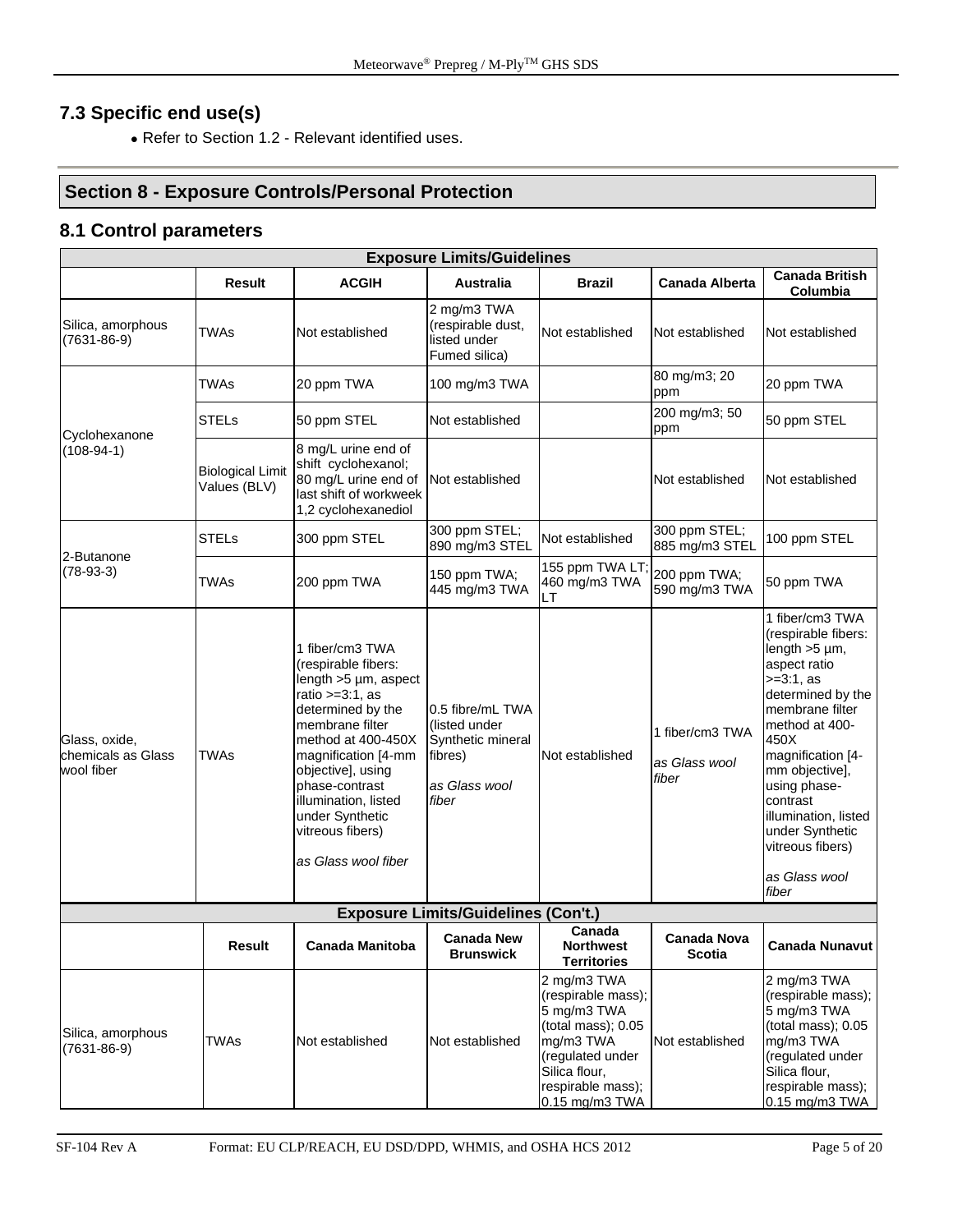|                                                     |               |                                                                                                                                                                                                                                                                                                        |                                                                                                                 | (total mass,<br>regulated under<br>Silica flour)                                                                                              |                                                                                                                                                                                                                                                                                                                  | (regulated under<br>Silica flour, total<br>mass)                                                                                  |
|-----------------------------------------------------|---------------|--------------------------------------------------------------------------------------------------------------------------------------------------------------------------------------------------------------------------------------------------------------------------------------------------------|-----------------------------------------------------------------------------------------------------------------|-----------------------------------------------------------------------------------------------------------------------------------------------|------------------------------------------------------------------------------------------------------------------------------------------------------------------------------------------------------------------------------------------------------------------------------------------------------------------|-----------------------------------------------------------------------------------------------------------------------------------|
| Cyclohexanone                                       | TWAs          |                                                                                                                                                                                                                                                                                                        |                                                                                                                 |                                                                                                                                               |                                                                                                                                                                                                                                                                                                                  |                                                                                                                                   |
| $(108-94-1)$                                        | <b>STELs</b>  |                                                                                                                                                                                                                                                                                                        |                                                                                                                 |                                                                                                                                               |                                                                                                                                                                                                                                                                                                                  |                                                                                                                                   |
| 2-Butanone                                          | <b>STELs</b>  | 300 ppm STEL                                                                                                                                                                                                                                                                                           | 300 ppm STEL;<br>885 mg/m3 STEL                                                                                 | 300 ppm STEL;<br>885 mg/m3 STEL                                                                                                               | 300 ppm STEL                                                                                                                                                                                                                                                                                                     | 300 ppm STEL;<br>885 mg/m3 STEL                                                                                                   |
| $(78-93-3)$                                         | TWAs          | 200 ppm TWA                                                                                                                                                                                                                                                                                            | 200 ppm TWA;<br>590 mg/m3 TWA                                                                                   | 200 ppm TWA;<br>590 mg/m3 TWA                                                                                                                 | 200 ppm TWA                                                                                                                                                                                                                                                                                                      | 200 ppm TWA;<br>590 mg/m3 TWA                                                                                                     |
| Glass, oxide, chemicals<br>as Glass wool fiber      | <b>TWAs</b>   | 1 fiber/cm3 TWA<br>(respirable fibers:<br>length >5 µm, aspect<br>ratio $>=3:1$ , as<br>determined by the<br>membrane filter<br>method at 400-450X<br>magnification [4-mm<br>objective], using<br>phase-contrast<br>illumination, listed<br>under Synthetic<br>vitreous fibers)<br>as Glass wool fiber | 1 fiber/cm3 TWA<br>(fibers >5 µm with<br>a diameter of <3<br>µm, aspect ratio<br>>5:1<br>as Glass wool<br>fiber | 3 fiber/cm3 TWA<br>(with a diameter<br>of $\leq$ =3.5 µm and<br>a length $>=10$<br>µm); 5 mg/m3<br>TWA (total mass)<br>as Glass wool<br>fiber | 1 fiber/cm3 TWA<br>(respirable fibers:<br>length $>5 \mu m$ ,<br>aspect ratio<br>$>=3:1, as$<br>determined by the 3 fiber/cm3 TWA<br>membrane filter<br>method at 400-<br>450X<br>magnification [4-<br>mm objective],<br>using phase-<br>contrast<br>illumination, listed<br>under Synthetic<br>vitreous fibers) | (with a diameter of<br>$\epsilon$ =3.5 µm and a<br>length $>=10 \mu m$ ;<br>5 mg/m3 TWA<br>(total mass)<br>as Glass wool<br>fiber |
|                                                     |               |                                                                                                                                                                                                                                                                                                        |                                                                                                                 |                                                                                                                                               | as Glass wool<br>fiber                                                                                                                                                                                                                                                                                           |                                                                                                                                   |
|                                                     |               |                                                                                                                                                                                                                                                                                                        | <b>Exposure Limits/Guidelines (Con't.)</b>                                                                      |                                                                                                                                               |                                                                                                                                                                                                                                                                                                                  |                                                                                                                                   |
|                                                     | <b>Result</b> | <b>Canada Ontario</b>                                                                                                                                                                                                                                                                                  | <b>Canada Quebec</b>                                                                                            | Canada<br>Saskatchewan                                                                                                                        | <b>Canada Yukon</b>                                                                                                                                                                                                                                                                                              | China                                                                                                                             |
| Silica, amorphous<br>$(7631 - 86 - 9)$              | <b>TWAs</b>   | Not established                                                                                                                                                                                                                                                                                        | Not established                                                                                                 | Not established                                                                                                                               | 300 particle/mL<br>TWA (as<br>measured by<br>Konimeter<br>instrumentation,<br>listed under<br>Silica); 20 mppcf<br>TWA (as<br>measured by<br>Impinger<br>instrumentation,<br>listed under<br>Silica); 2 mg/m3<br>TWA (respirable<br>mass, listed under<br>Silica)                                                | Not established                                                                                                                   |
| Cyclohexanone                                       | <b>STELs</b>  | 50 PPM STEL                                                                                                                                                                                                                                                                                            | Not established                                                                                                 |                                                                                                                                               |                                                                                                                                                                                                                                                                                                                  |                                                                                                                                   |
| $(108-94-1)$                                        | <b>TWAs</b>   | 20 ppm TWA                                                                                                                                                                                                                                                                                             | 100 mg/m3; 25<br>ppm                                                                                            |                                                                                                                                               |                                                                                                                                                                                                                                                                                                                  |                                                                                                                                   |
| 2-Butanone                                          | <b>STELs</b>  | 300 ppm STEL                                                                                                                                                                                                                                                                                           | 100 ppm STEV;<br>300 mg/m3 STEV                                                                                 | 300 ppm STEL                                                                                                                                  | 250 ppm STEL;<br>740 mg/m3 STEL                                                                                                                                                                                                                                                                                  | 600 mg/m3 STEL                                                                                                                    |
| $(78-93-3)$                                         | <b>TWAs</b>   | 200 ppm TWA                                                                                                                                                                                                                                                                                            | 50 ppm TWAEV;<br>150 mg/m3<br><b>TWAEV</b>                                                                      | 200 ppm TWA                                                                                                                                   | 200 ppm TWA;<br>590 mg/m3 TWA                                                                                                                                                                                                                                                                                    | 300 mg/m3 TWA                                                                                                                     |
| Glass, oxide, chemicals TWAs<br>as Glass wool fiber |               | 1 fiber/cm3 TWA<br>(respirable fibers:<br>length >5 µm, aspect<br>ratio $>=3:1$ , as<br>determined by the<br>membrane filter                                                                                                                                                                           | 1 fibre/cm3<br>TWAEV<br>(respirable, listed<br>under Fibres-<br><b>Artificial Vitreous</b><br>Mineral Fibres)   | 1 fiber/cm3 TWA<br>(respirable fibers,<br>listed under<br>Synthetic vitreous<br>fibers)                                                       | 30 mppcf TWA<br>(dust or fiberous);<br>10 mg/m3 TWA<br>(dust or fiberous)<br>as Glass wool                                                                                                                                                                                                                       | Not established                                                                                                                   |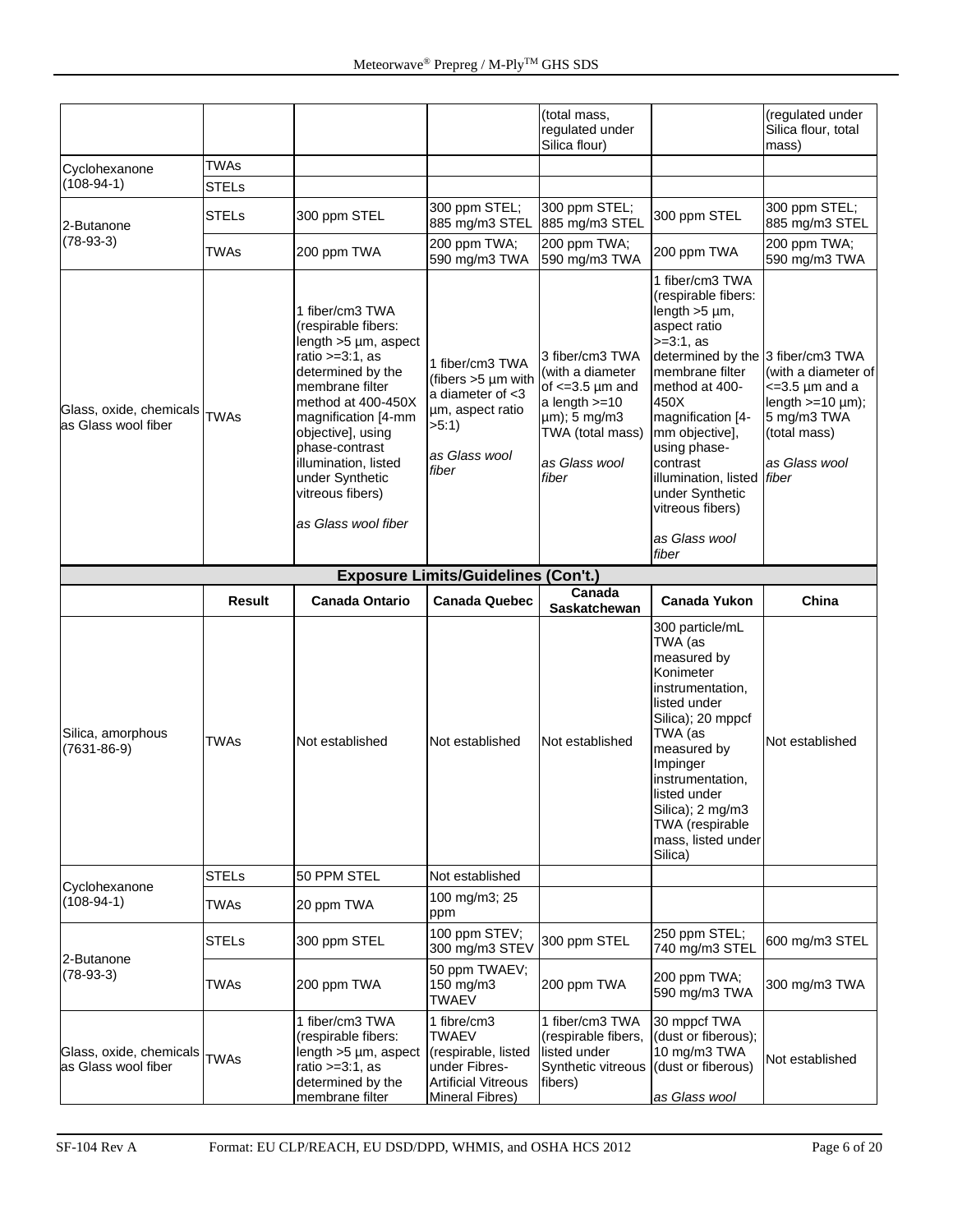|                                                |               | method at 400-450X                                                                 |                                              | as Glass wool                                                                                  | fiber                                           |                                                                                                                                                                                                                                                                                                                                         |
|------------------------------------------------|---------------|------------------------------------------------------------------------------------|----------------------------------------------|------------------------------------------------------------------------------------------------|-------------------------------------------------|-----------------------------------------------------------------------------------------------------------------------------------------------------------------------------------------------------------------------------------------------------------------------------------------------------------------------------------------|
|                                                |               | magnification [4-mm<br>objective], using                                           | as Glass wool<br>fiber                       | fiber                                                                                          |                                                 |                                                                                                                                                                                                                                                                                                                                         |
|                                                |               | phase-contrast<br>illumination, listed                                             |                                              |                                                                                                |                                                 |                                                                                                                                                                                                                                                                                                                                         |
|                                                |               | under Synthetic<br>vitreous fibers)                                                |                                              |                                                                                                |                                                 |                                                                                                                                                                                                                                                                                                                                         |
|                                                |               | as Glass wool fiber                                                                |                                              |                                                                                                |                                                 |                                                                                                                                                                                                                                                                                                                                         |
|                                                |               |                                                                                    | <b>Exposure Limits/Guidelines (Con't.)</b>   |                                                                                                |                                                 |                                                                                                                                                                                                                                                                                                                                         |
|                                                | <b>Result</b> | <b>Czech Republic</b>                                                              | <b>Denmark</b>                               | <b>France</b>                                                                                  | <b>Germany DFG</b>                              | <b>Germany TRGS</b>                                                                                                                                                                                                                                                                                                                     |
| Silica, amorphous<br>$(7631 - 86 - 9)$         | <b>TWAs</b>   | 0.1 mg/m3 TWA<br>(respirable<br>fraction); 4.0<br>mg/m3 TWA (as<br>amorphous SiO2) | Not established                              | Not established                                                                                | Not established                                 | 4 mg/m3 TWA<br>AGW (The risk of<br>damage to the<br>embryo or fetus<br>can be excluded<br>when AGW and<br><b>BGW</b> values are<br>observed,<br>inhalable fraction)                                                                                                                                                                     |
|                                                | <b>MAKs</b>   | Not established                                                                    | Not established                              | Not established                                                                                | 4 mg/m3 TWA<br>MAK (inhalable<br>fraction)      | Not established                                                                                                                                                                                                                                                                                                                         |
| Cyclohexanone                                  | <b>STELs</b>  | 400 mg/m3 STEL                                                                     | Not established                              | Not established                                                                                |                                                 | Not established                                                                                                                                                                                                                                                                                                                         |
| $(108-94-1)$                                   | TWAs          | 200 mg/m3 TWA                                                                      | 25 ppm TWA; 100 25 ppm TWA; 100<br>mg/m3 TWA | mg/m3 TWA                                                                                      |                                                 | 50 ppm TWA; 200<br>mg/m3 TWA                                                                                                                                                                                                                                                                                                            |
|                                                | Ceilings      | 900 mg/m3 Ceiling                                                                  | Not established                              | Not established                                                                                | 200 ppm Peak;<br>600 mg/m3 Peak                 | Not established                                                                                                                                                                                                                                                                                                                         |
| 2-Butanone<br>$(78-93-3)$                      | <b>TWAs</b>   | 600 mg/m3 TWA                                                                      | 50 ppm TWA; 145<br>mg/m3 TWA                 | 200 ppm TWA<br>[VME] (restrictive<br>limit); 600 mg/m3<br>TWA [VME]<br>(restrictive limit)     | Not established                                 | 200 ppm TWA<br>AGW (The risk of<br>damage to the<br>embryo or fetus<br>can be excluded<br>when AGW and<br><b>BGW</b> values are<br>observed,<br>exposure factor<br>1); 600 mg/m3<br>TWA AGW (The<br>risk of damage to<br>the embryo or<br>fetus can be<br>excluded when<br>AGW and BGW<br>values are<br>observed,<br>exposure factor 1) |
|                                                | <b>STELs</b>  | Not established                                                                    | Not established                              | 300 ppm STEL<br>[VLCT] (restrictive<br>limit); 900 mg/m3<br>STEL [VLCT]<br>(restrictive limit) | Not established                                 | Not established                                                                                                                                                                                                                                                                                                                         |
|                                                | <b>MAKs</b>   | Not established                                                                    | Not established                              | Not established                                                                                | 200 ppm TWA<br>MAK; 600 mg/m3<br><b>TWA MAK</b> | Not established                                                                                                                                                                                                                                                                                                                         |
| Glass, oxide, chemicals<br>as Glass wool fiber | <b>TWAs</b>   | Not established                                                                    | 1 fiber/cm3 TWA<br>as Glass wool<br>fiber    | Not established                                                                                | Not established                                 | Not established                                                                                                                                                                                                                                                                                                                         |
|                                                |               |                                                                                    | <b>Exposure Limits/Guidelines (Con't.)</b>   |                                                                                                |                                                 |                                                                                                                                                                                                                                                                                                                                         |
| <b>Result</b>                                  | Greece        | India                                                                              |                                              | <b>Israel</b>                                                                                  | <b>Italy</b>                                    | Japan                                                                                                                                                                                                                                                                                                                                   |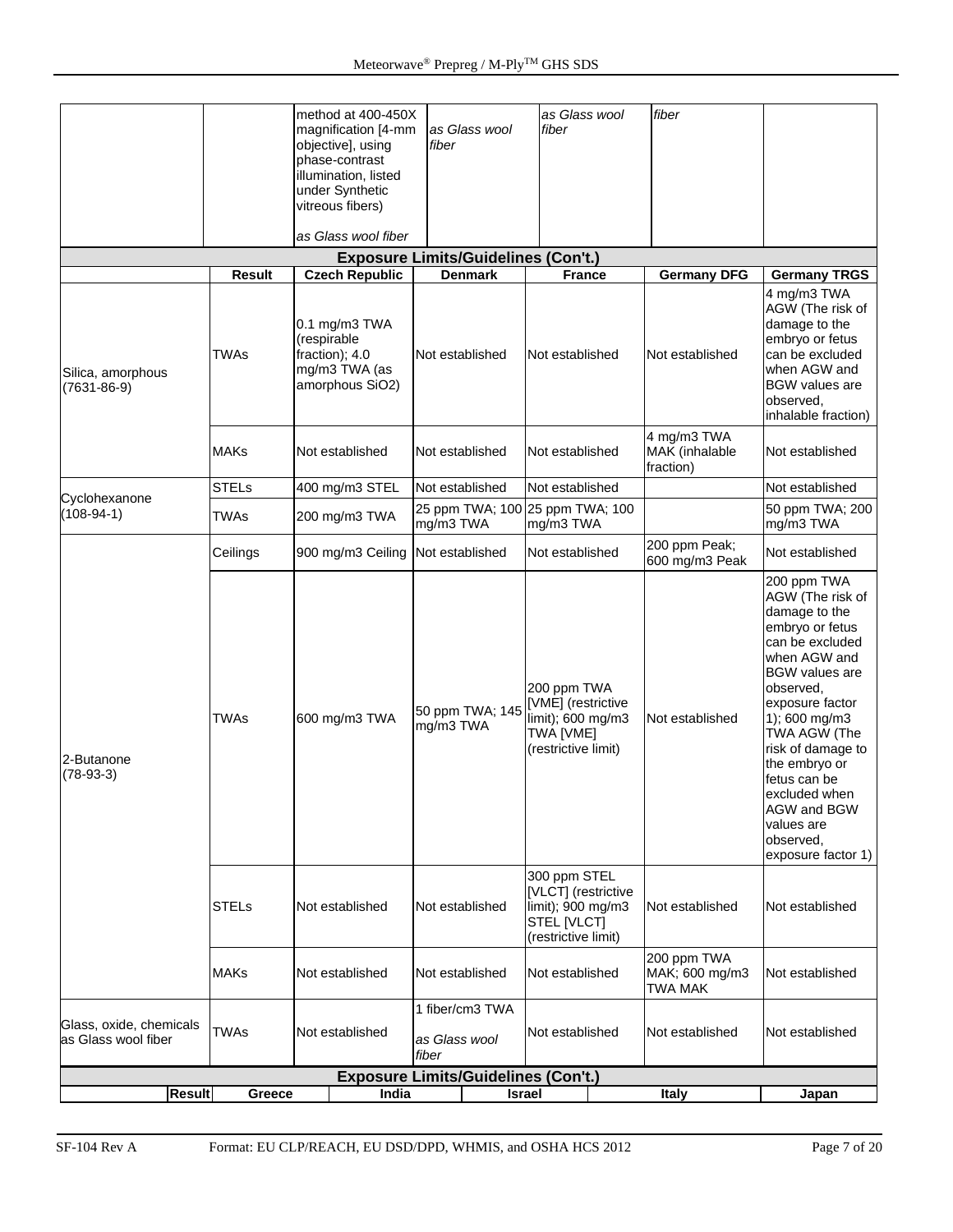| Silica,<br>amorphous<br>$(7631 - 86 - 9)$         |               |        | <b>TWAs</b> Not established                                                   | 10 mg/m3 TWA (total<br>dust)                                                                                                                                                                                                                                                                                  | 0.3 mg/m3 TWA<br>(airborne dust no<br>otherwise<br>classified); 0.1<br>mg/m3 TWA<br>(respirable dust)                                                                                        | Not established                                                                                                                           | Not established                        |
|---------------------------------------------------|---------------|--------|-------------------------------------------------------------------------------|---------------------------------------------------------------------------------------------------------------------------------------------------------------------------------------------------------------------------------------------------------------------------------------------------------------|----------------------------------------------------------------------------------------------------------------------------------------------------------------------------------------------|-------------------------------------------------------------------------------------------------------------------------------------------|----------------------------------------|
| Cyclohexanone                                     | TWAs          |        |                                                                               |                                                                                                                                                                                                                                                                                                               |                                                                                                                                                                                              |                                                                                                                                           | 25 ppm OEL; 100<br>mg/m3 OEL           |
| $(108-94-1)$                                      | <b>STELs</b>  |        |                                                                               |                                                                                                                                                                                                                                                                                                               |                                                                                                                                                                                              |                                                                                                                                           | Not established                        |
| 2-Butanone                                        | <b>TWAs</b>   |        | 200 ppm TWA;<br>600 mg/m3 TWA                                                 | 200 ppm TWA; 590<br>mg/m3 TWA                                                                                                                                                                                                                                                                                 | 200 ppm TWA                                                                                                                                                                                  | 200 ppm TWA; 600 mg/m3<br>TWA                                                                                                             | 200 ppm OEL; 590<br>mg/m3 OEL          |
| $(78-93-3)$                                       | <b>STELs</b>  |        | 300 ppm STEL;<br>900 mg/m3 STEL                                               | 300 ppm STEL; 885<br>mg/m3 STEL                                                                                                                                                                                                                                                                               | 300 ppm STEL                                                                                                                                                                                 | 300 ppm STEL Breve<br>termine; 900 mg/m3 STEL<br>Breve termine                                                                            | Not established                        |
| Glass, oxide,<br>chemicals as<br>Glass wool fiber |               |        | <b>TWAs Not established</b>                                                   | Not established                                                                                                                                                                                                                                                                                               | 1 fiber/cm3 TWA<br>(respirable fibers:<br>length $>5 \mu m$ ,<br>aspect ratio >=3:1,<br>except asbestiform<br>minerals, listed<br>under Synthetic<br>vitreous fibers)<br>as Glass wool fiber | Not established                                                                                                                           | 1 fiber/cm3 OEL<br>as Glass wool fiber |
|                                                   |               |        |                                                                               |                                                                                                                                                                                                                                                                                                               | <b>Exposure Limits/Guidelines (Con't.)</b>                                                                                                                                                   |                                                                                                                                           |                                        |
|                                                   | <b>Result</b> |        | Korea                                                                         | <b>Malaysia</b>                                                                                                                                                                                                                                                                                               | <b>Netherlands</b>                                                                                                                                                                           | <b>NIOSH</b>                                                                                                                              | <b>OSHA</b>                            |
| Silica, amorphous<br>$(7631 - 86 - 9)$            | <b>TWAs</b>   |        |                                                                               | Not established Not established                                                                                                                                                                                                                                                                               | Not established                                                                                                                                                                              | 6 mg/m3 TWA                                                                                                                               | Not established                        |
| Cyclohexanone<br>$(108-94-1)$                     | <b>TWAs</b>   |        | 20 ppm TWA                                                                    |                                                                                                                                                                                                                                                                                                               | 50 ppm TWA; 200<br>mg/m3 TWA                                                                                                                                                                 | 25 ppm TWA; 100 mg/m3<br><b>TWA</b>                                                                                                       | 50 ppm TWA; 200<br>mg/m3 TWA           |
|                                                   | <b>STELs</b>  |        | 50 ppm STEL                                                                   |                                                                                                                                                                                                                                                                                                               | Not established                                                                                                                                                                              | Not established                                                                                                                           | Not established                        |
| 2-Butanone                                        | <b>TWAs</b>   |        | 200 ppm TWA<br>(Serial No.<br>228); 590<br>mg/m3 TWA<br>(Serial No.<br>228)   | 200 ppm TWA; 590<br>mg/m3 TWA                                                                                                                                                                                                                                                                                 | 590 mg/m3 TWA                                                                                                                                                                                | 200 ppm TWA; 590<br>mg/m3 TWA                                                                                                             | 200 ppm TWA;<br>590 mg/m3 TWA          |
| $(78-93-3)$                                       | <b>STELs</b>  |        | 300 ppm STEL<br>(Serial No.<br>228); 885<br>mg/m3 STEL<br>(Serial No.<br>228) | Not established                                                                                                                                                                                                                                                                                               | 900 mg/m3 STEL                                                                                                                                                                               | 300 ppm STEL; 885<br>mg/m3 STEL                                                                                                           | Not established                        |
| Glass, oxide,<br>chemicals                        | <b>TWAs</b>   |        | 10 mg/m3<br><b>TWA (Serial</b><br>No. 007)<br>as Glass wool<br>fiber          | 1 fiber/cm3 TWA<br>(respirable fibers:<br>length $>5 \mu$ m,<br>aspect ratio >=3:1,<br>as determined by<br>the membrane filter<br>method at 400-<br>450X magnification<br>[4-mm objective],<br>using phase-<br>contrast<br>illumination, listed<br>under Synthetic<br>vitreous fibers)<br>as Glass wool fiber | 2 fibers/cm3 MAC-<br><b>ITGG</b><br>as Glass wool fiber                                                                                                                                      | 3 fiber/cm3 TWA (fibers<br>$\epsilon$ = 3.5 µm in diameter and<br>$>= 10 \mu m$ in length); 5<br>mg/m3 TWA (total)<br>as Glass wool fiber | Not established                        |
|                                                   |               |        |                                                                               |                                                                                                                                                                                                                                                                                                               | <b>Exposure Limits/Guidelines (Con't.)</b>                                                                                                                                                   |                                                                                                                                           |                                        |
|                                                   |               | Result |                                                                               | Singapore                                                                                                                                                                                                                                                                                                     | <b>South Africa</b>                                                                                                                                                                          | Spain                                                                                                                                     |                                        |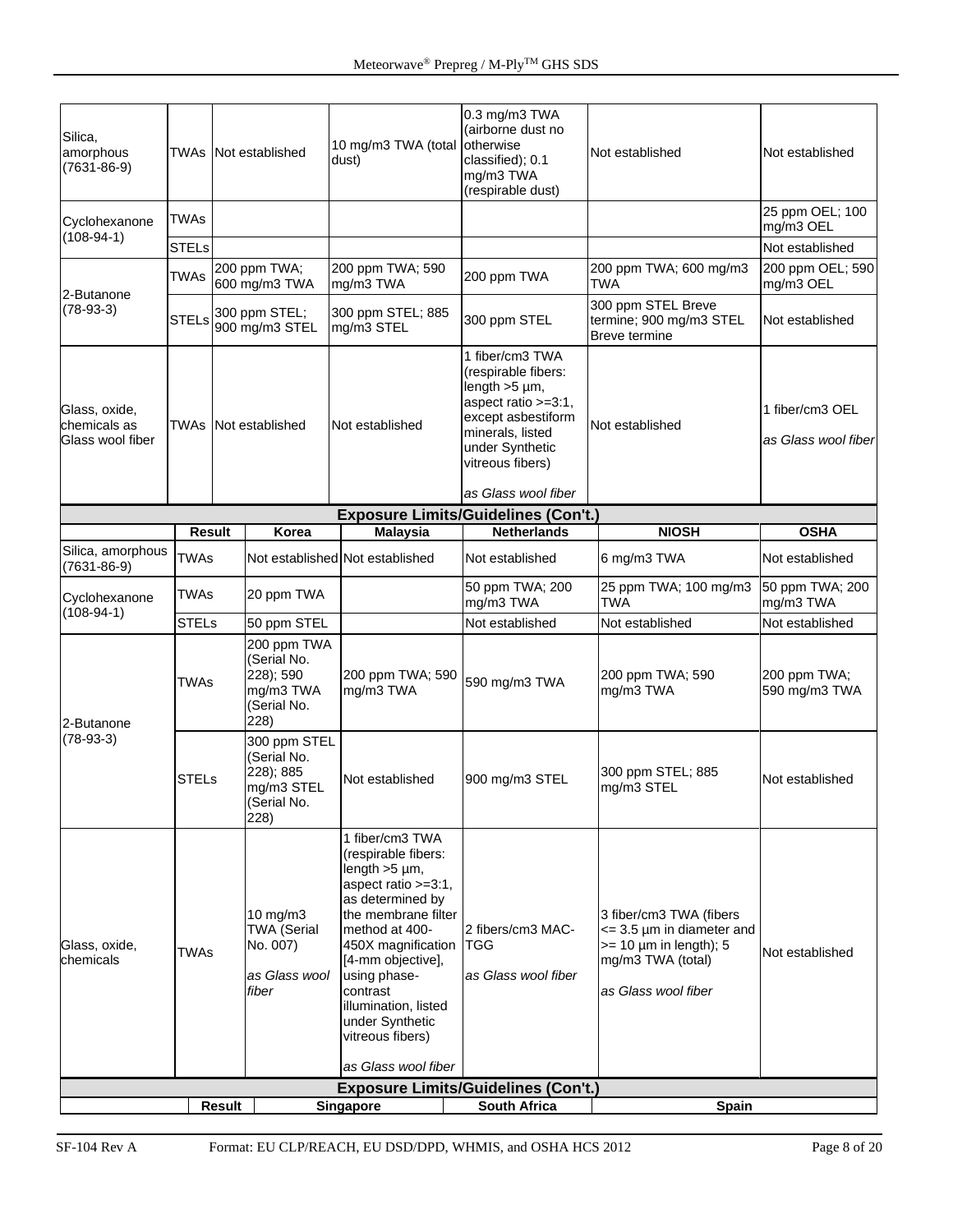| Silica, amorphous<br>$(7631 - 86 - 9)$ | <b>TWAs</b>                            | Not established                                                                                                   | 6 mg/m3 TWA (total<br>inhalable dust); 3<br>mg/m3 TWA (respirable<br>dust) | Not established                                                                                                                                                                                                                                                                                                                                                                                                                                                                                                     |
|----------------------------------------|----------------------------------------|-------------------------------------------------------------------------------------------------------------------|----------------------------------------------------------------------------|---------------------------------------------------------------------------------------------------------------------------------------------------------------------------------------------------------------------------------------------------------------------------------------------------------------------------------------------------------------------------------------------------------------------------------------------------------------------------------------------------------------------|
|                                        | <b>TWAs</b>                            | 20 ppm TWA                                                                                                        |                                                                            |                                                                                                                                                                                                                                                                                                                                                                                                                                                                                                                     |
|                                        | <b>STELs</b>                           | 50 ppm STEL                                                                                                       |                                                                            |                                                                                                                                                                                                                                                                                                                                                                                                                                                                                                                     |
| Cyclohexanone<br>$(108-94-1)$          | Biological<br>Limit<br>Values<br>(BLV) | 8 mg/L urine end of shift<br>cyclohexanol; 80 mg/L urine<br>lend of last shift of workweek<br>1,2 cyclohexanediol |                                                                            |                                                                                                                                                                                                                                                                                                                                                                                                                                                                                                                     |
| 2-Butanone                             | <b>STELs</b>                           | 300 ppm STEL; 885 mg/m3<br><b>STEL</b>                                                                            | 300 ppm STEL; 885<br>mg/m3 STEL                                            | 300 ppm STEL [VLA-EC]; 900 mg/m3 STEL<br>[VLA-EC]                                                                                                                                                                                                                                                                                                                                                                                                                                                                   |
| $(78-93-3)$                            | <b>TWAs</b>                            | 200 ppm PEL; 590 mg/m3 PEL                                                                                        | 200 ppm TWA; 590<br>mg/m3 TWA                                              | 200 ppm TWA [VLA-ED] (indicative limit value);<br>600 mg/m3 TWA [VLA-ED] (indicative limit<br>value)                                                                                                                                                                                                                                                                                                                                                                                                                |
| Glass, oxide,<br>chemicals             | <b>TWAs</b>                            | 10 mg/m3 PEL<br>as Glass wool fiber                                                                               | Not established                                                            | 1 fiber/cm3 TWA [VLA-ED] (Fibers with a<br>random orientation, with a content in Alkaline<br>and Alkali-earth oxide<br>[Na2O+K2O+CaO+MgO+BaO] above 18% in<br>weight; manufacturing, commercialization, and<br>use restrictions under REACH. Respirable<br>fibers: length $>5 \mu m$ , aspect ratio $>=3:1$ , as<br>determined by the membrane filter method at<br>400-450X magnification [4-mm objective], using<br>phase-contrast illumination, listed under<br>Synthetic vitreous fibers)<br>as Glass wool fiber |

#### **Exposure Control Notations**

**China**

•N/A

**Czech Republic** •N/A

**Denmark**

•2-Butanone (78-93-3): **Skin Notations:** (Potential for cutaneous absorption)

•Cyclohexanone (108-94-1): **Skin Notations:** (Potential for cutaneous absorption) **Greece**

•N/A

**Italy**

•N/A

**Netherlands**

•2-Butanone (78-93-3): **Skin:** (skin notation)

**Canada Ontario**

•Cyclohexanone (108-94-1): **Skin:** (Absorption through skin, eyes, or mucous membranes)

**Canada Quebec** •Cyclohexanone (108-94-1): **Skin:** (Skin designation)

**France**

•N/A

**Spain**

 $\bullet{\bf N}/\mathbf{A}$ 

**ACGIH**

• Cyclohexanone (108-94-1): **Carcinogens:** (A4 - Not Classifiable as a Human Carcinogen) | **Skin:** (Skin - potential significant contribution to overall exposure by the cutaneous route)

• Cyclohexanone (108-94-1): **TLV Basis-Critical Effects:** (upper respiratory tract and eye irritation (dust and mist))

**Germany TRGS**

•2-Butanone (78-93-3): **Skin:** (skin notation)

•Cyclohexanone (108-94-1): **Skin:** (Skin notation)

#### **Germany DFG**

•2-Butanone (78-93-3): **Pregnancy:** (no risk to embryo/fetus if exposure limits adhered to) | **Skin:** (skin notation) •Silica, amorphous (7631-86-9): **Pregnancy:** (no risk to embryo/fetus if exposure limits adhered to)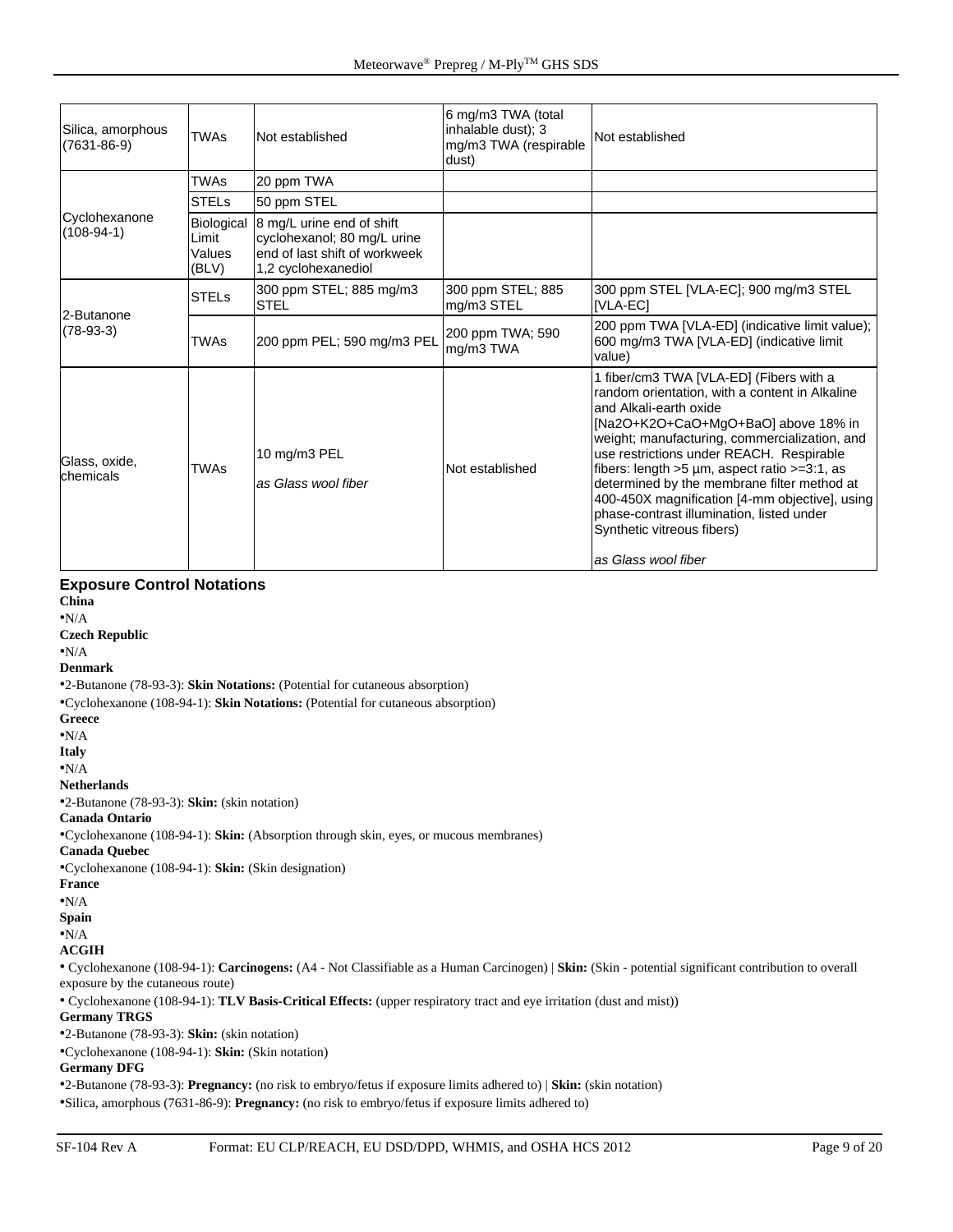•Cyclohexanone (108-94-1): **Skin:** (Skin notation)

#### **Exposure Limits Supplemental**

**Czech Republic**

•N/A

**OSHA**

•Silica, amorphous (7631-86-9): **Mineral Dusts:** (20 mppcf TWA; (80)/(% SiO2) mg/m3 TWA)

#### **ACGIH**

•2-Butanone (78-93-3): **BEIs:** (2 mg/L Medium: urine Time: end of shift Parameter: MEK (nonspecific)) | **TLV Basis - Critical Effects:** (CNS and PNS impairment; upper respiratory tract irritation)

**Germany TRGS**

•2-Butanone (78-93-3): **BELs:** (5 mg/L Medium: urine Time: end of shift Parameter: 2-Butanone)

#### **8.2 Exposure controls**

**Engineering Measures/Controls** • Good general ventilation should be used. Ventilation rates should be matched to conditions. If applicable, use process enclosures, local exhaust ventilation, or other engineering controls to maintain airborne levels below recommended exposure limits. If exposure limits have not been established, maintain airborne levels to an acceptable level. Use explosion-proof electrical/ventilating/lighting/equipment.

#### **Personal Protective Equipment**

| <b>Respiratory</b>                                                                                                                                                                                                                                                                     | exceeded or symptoms are experienced.                                     | • In case of insufficient ventilation, wear suitable respiratory equipment. Follow the OSHA<br>respirator regulations found in 29 CFR 1910.134 or European Standard EN 149. Use a<br>NIOSH/MSHA or European Standard EN 149 approved respirator if exposure limits are |  |  |  |  |
|----------------------------------------------------------------------------------------------------------------------------------------------------------------------------------------------------------------------------------------------------------------------------------------|---------------------------------------------------------------------------|------------------------------------------------------------------------------------------------------------------------------------------------------------------------------------------------------------------------------------------------------------------------|--|--|--|--|
| Eye/Face                                                                                                                                                                                                                                                                               | • Wear chemical splash safety goggles.                                    |                                                                                                                                                                                                                                                                        |  |  |  |  |
| <b>Skin/Body</b>                                                                                                                                                                                                                                                                       | • Wear appropriate gloves. Wear long sleeves and/or protective coveralls. |                                                                                                                                                                                                                                                                        |  |  |  |  |
| <b>Environmental</b><br>• Controls should be engineered to prevent release to the environment, including procedures to<br>prevent spills, atmospheric release and release to waterways. Follow best practice for site<br><b>Exposure Controls</b><br>management and disposal of waste. |                                                                           |                                                                                                                                                                                                                                                                        |  |  |  |  |
| Key to abbreviations                                                                                                                                                                                                                                                                   |                                                                           |                                                                                                                                                                                                                                                                        |  |  |  |  |
|                                                                                                                                                                                                                                                                                        | ACGIH = American Conference of Governmental Industrial Hygiene            | = Short Term Exposure Limits are based on 15-minute exposures<br><b>STEL</b>                                                                                                                                                                                           |  |  |  |  |
| BEI<br>= Biological Exposure Indices                                                                                                                                                                                                                                                   |                                                                           | = Short Term Exposure Value<br><b>STEV</b>                                                                                                                                                                                                                             |  |  |  |  |
|                                                                                                                                                                                                                                                                                        | Maximale Arbeitsplatz Konzentration is the maximum permissible            | Threshold Limit Value determined by the American Conference of                                                                                                                                                                                                         |  |  |  |  |

- $MAK$ Maximale Arbeitsplatz Konzentration is the maximum permissible = Maximale Arbeitsplatz Konzentration is the maximum permissible<br>
concentration
- 
- 
- PFL Permissible Exposure Level determined by the Occupational Safety and Health Administration (OSHA)
- Threshold Limit Value determined by the American Conference of Governmental Industrial Hygienists (ACGIH)
- NIOSH = National Institute of Occupational Safety and Health TWA = Time-Weighted Averages are based on 8h/day, 40h/week exposures OSHA = Occupational Safety and Health Administration TWAEV = Time-Weighted Average Exposure Value

# **Section 9 - Physical and Chemical Properties**

#### **9.1 Information on Physical and Chemical Properties**

| <b>Material Description</b>       |                     |                             |                                                                  |  |  |  |
|-----------------------------------|---------------------|-----------------------------|------------------------------------------------------------------|--|--|--|
| <b>Physical Form</b>              | Solid               | Appearance/Description      | Tan or light yellow,semi- solid<br>sheet with slight ketone odor |  |  |  |
| Color                             | Tan or light yellow | Odor                        | Ketone                                                           |  |  |  |
| <b>Odor Threshold</b>             | Data lacking        |                             |                                                                  |  |  |  |
| <b>General Properties</b>         |                     |                             |                                                                  |  |  |  |
| <b>Boiling Point</b>              | Not relevant        | <b>Melting Point</b>        | Data lacking                                                     |  |  |  |
| <b>Decomposition Temperature</b>  | >200 C(392 F)       | рH                          | Not relevant                                                     |  |  |  |
| Specific Gravity/Relative Density | $1.2 - 2.0$         | <b>Water Solubility</b>     | Negligible $< 0.1 %$                                             |  |  |  |
| Viscosity                         | Data lacking        | <b>Explosive Properties</b> | Data lacking                                                     |  |  |  |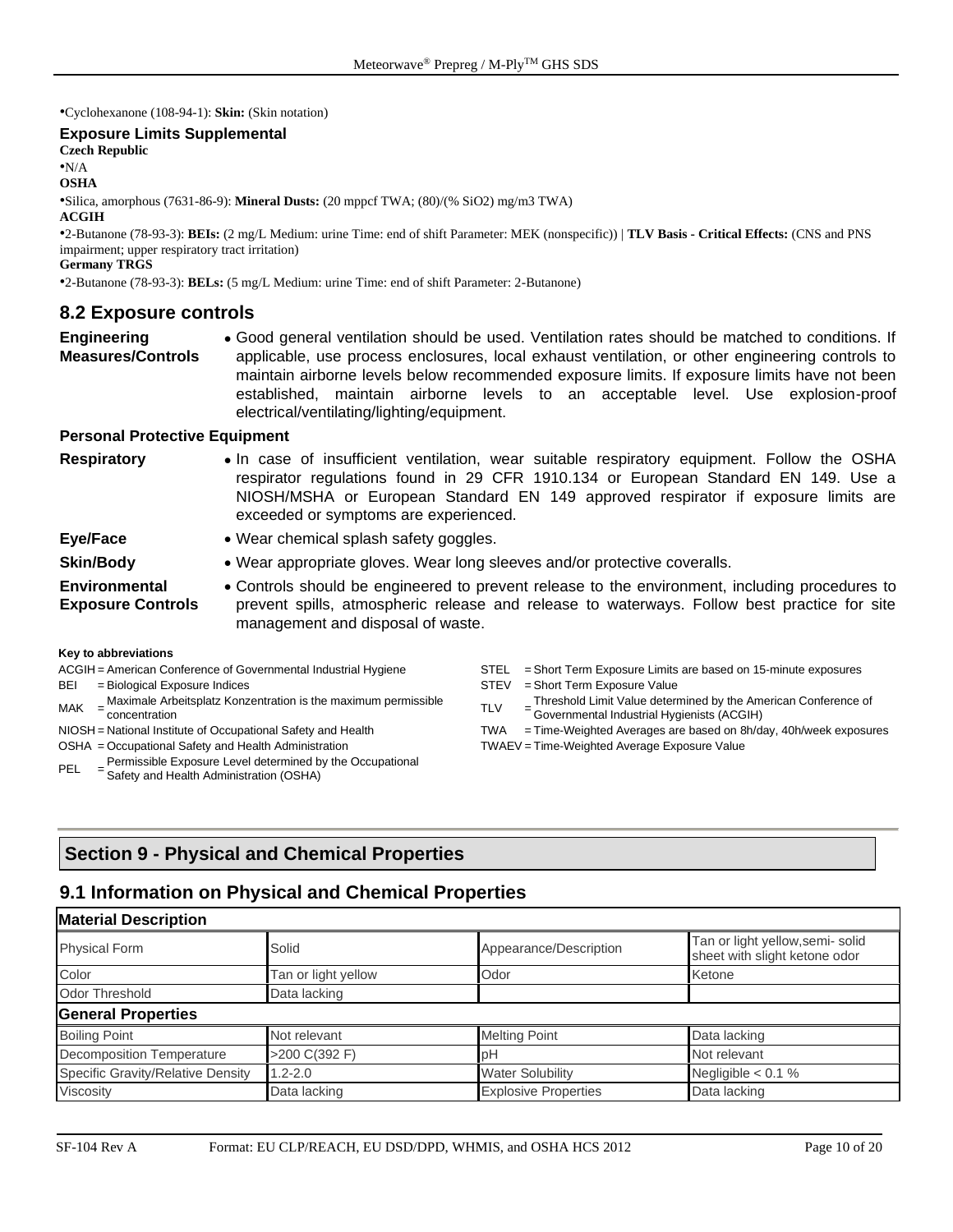| <b>Oxidizing Properties:</b>        | Data lacking |                      |              |  |
|-------------------------------------|--------------|----------------------|--------------|--|
| <b>Volatility</b>                   |              |                      |              |  |
| Vapor Pressure                      | Not relevant | <b>Vapor Density</b> | Not relevant |  |
| <b>Evaporation Rate</b>             | Not relevant | VOC (Wt.)            | $<$ 2%       |  |
| VOC (Vol.)                          | <2%          | Volatiles (Wt.)      | $2\%$        |  |
| Volatiles (Vol.)                    | $<$ 2%       |                      |              |  |
| Flammability                        |              |                      |              |  |
| <b>Flash Point</b>                  | Not relevant | UEL                  | Data lacking |  |
| LEL.                                | Data lacking | Autoignition         | Data lacking |  |
| Flammability (solid, gas)           | Data lacking |                      |              |  |
| Environmental                       |              |                      |              |  |
| Octanol/Water Partition coefficient | Data lacking |                      |              |  |

#### **9.2 Other Information**

• No additional physical and chemical parameters noted.

#### **Section 10: Stability and Reactivity**

#### **10.1 Reactivity**

• No dangerous reaction known under conditions of normal use.

#### **10.2 Chemical stability**

• Stable under normal temperatures and pressures.

#### **10.3 Possibility of hazardous reactions**

• Hazardous polymerization will occur at elevated temperatures.

#### **10.4 Conditions to avoid**

• Avoid exposure to excessive heat and flames, sparks, or other ignition sources.

#### **10.5 Incompatible materials**

• Strong acids, strong bases, strong oxidizers, amines.

#### **10.6 Hazardous decomposition products**

• Acrid vapors and fumes, aliphatic and aromatic hydrocarbons of variable composition, CO, CO2, NOx, HBr, HCN

#### **Section 11 - Toxicological Information**

#### **11.1 Information on toxicological effects**

| <b>Components</b>                                                                      |      |                                                                                                                                                                                                                                                                                                                                                                                                                                                                                                                                                                                                                                                                                                                    |  |  |
|----------------------------------------------------------------------------------------|------|--------------------------------------------------------------------------------------------------------------------------------------------------------------------------------------------------------------------------------------------------------------------------------------------------------------------------------------------------------------------------------------------------------------------------------------------------------------------------------------------------------------------------------------------------------------------------------------------------------------------------------------------------------------------------------------------------------------------|--|--|
|                                                                                        |      | Acute Toxicity: Ingestion/Oral-Rat LD50 • 2737 mg/kg; Inhalation-Rat LC50 • 23500 mg/m <sup>3</sup> 8<br>Hour(s); Inhalation-Human TCLo $\cdot$ 1000 mg/m <sup>3</sup> ; Sense Organs and Special Senses: Eye: Conjunctive irritation;<br>Lungs, Thorax, or Respiration: Cough: Skin-Rabbit LD50 • 6480 mg/kg;<br>2-Butanone (< 1%)   78-93-3   <b>Irritation:</b> Eye-Human • 350 ppm; Skin-Rabbit • 500 mg 24 Hour(s) • Moderate irritation;<br>Reproductive: Inhalation-Rat TCLo · 1000 ppm 7 Hour(s)(6-15D preg); Reproductive Effects: Effects on Embryo<br>or Fetus: Fetotoxicity (except death, e.g., stunted fetus); Reproductive Effects: Specific Developmental<br>Abnormalities: Musculoskeletal system |  |  |
| Glass, oxide,<br>chemicals (30% TO $\begin{bmatrix} 65997 \\ -2 \end{bmatrix}$<br>65%) | 17-3 | <b>Multi-dose Toxicity:</b> Inhalation-Rat TCLo • 16 mg/m <sup>3</sup> 6 Hour(s) 13 Week(s)-Intermittent; Lungs, Thorax, or<br><b>Respiration: Other changes</b>                                                                                                                                                                                                                                                                                                                                                                                                                                                                                                                                                   |  |  |

#### **Potential Health Effects Inhalation**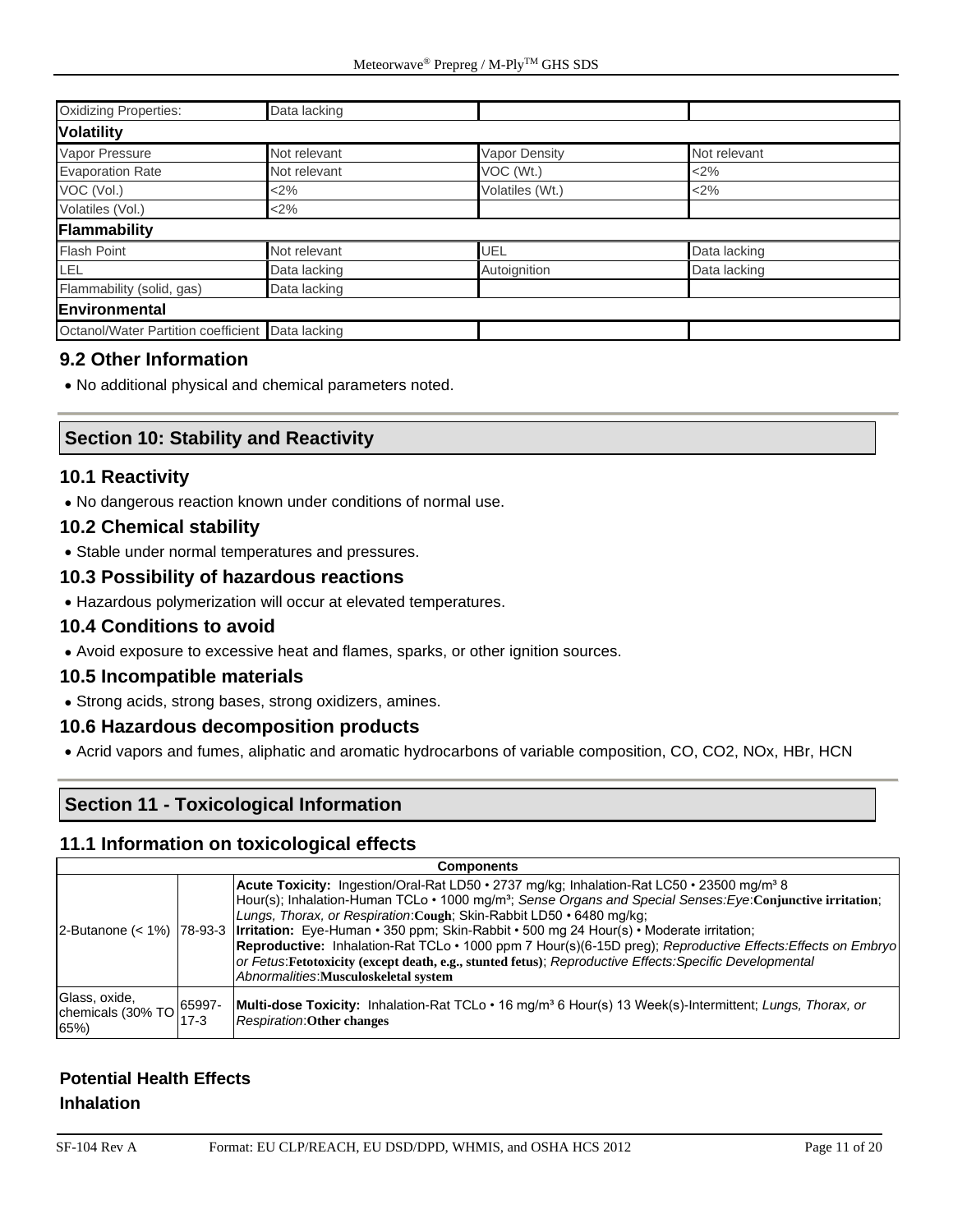| Acute<br>(Immediate)                                                                                                 | • Processes such as cutting, grinding, crushing, or impact may result in generation of excessive amounts<br>of airborne dusts in the workplace. Nuisance dust may affect the lungs but reactions are typically<br>reversible.                                                                                                                                                                                                                                                                                                                                                     |
|----------------------------------------------------------------------------------------------------------------------|-----------------------------------------------------------------------------------------------------------------------------------------------------------------------------------------------------------------------------------------------------------------------------------------------------------------------------------------------------------------------------------------------------------------------------------------------------------------------------------------------------------------------------------------------------------------------------------|
| <b>Chronic</b><br>(Delayed)<br><b>Skin</b>                                                                           | · No data available.                                                                                                                                                                                                                                                                                                                                                                                                                                                                                                                                                              |
| Acute<br>(Immediate)                                                                                                 | • May cause mild irritation.                                                                                                                                                                                                                                                                                                                                                                                                                                                                                                                                                      |
| <b>Chronic</b><br>(Delayed)<br><b>Eye</b>                                                                            | • No data available.                                                                                                                                                                                                                                                                                                                                                                                                                                                                                                                                                              |
| <b>Acute</b><br>(Immediate)                                                                                          | • May cause mild eye irritation (dust).                                                                                                                                                                                                                                                                                                                                                                                                                                                                                                                                           |
| <b>Chronic</b><br>(Delayed)                                                                                          | · No data available.                                                                                                                                                                                                                                                                                                                                                                                                                                                                                                                                                              |
| Ingestion                                                                                                            |                                                                                                                                                                                                                                                                                                                                                                                                                                                                                                                                                                                   |
| <b>Acute</b><br>(Immediate)                                                                                          | • No data available.                                                                                                                                                                                                                                                                                                                                                                                                                                                                                                                                                              |
| <b>Chronic</b><br>(Delayed)                                                                                          | • No data available.                                                                                                                                                                                                                                                                                                                                                                                                                                                                                                                                                              |
| <b>Mutagenic</b><br><b>Effects</b>                                                                                   | • No data available.                                                                                                                                                                                                                                                                                                                                                                                                                                                                                                                                                              |
| Carcinogenic<br><b>Effects</b>                                                                                       | • This product contains fibrous glass. Following a thorough review of all the medical-scientific data<br>available at a meeting in October 2001, the IARC panel lowered the classification for fibrous glass<br>from a Group 2B classification ("possibly carcinogenic to humans") to a Group 3 classification ("not<br>classifiable as to carcinogenicity to humans"). According to IARC, there is "no evidence of increased<br>risks of lung cancer from occupational exposures during manufacturing of these materials, and<br>inadequate evidence overall of any cancer risk. |
| Reproductive<br><b>Effects</b>                                                                                       | · No data available.                                                                                                                                                                                                                                                                                                                                                                                                                                                                                                                                                              |
| Key to abbreviations<br>LC = Lethal Concentration<br>LD = Lethal Dose<br>TC = Toxic Concentration<br>TD = Toxic Dose |                                                                                                                                                                                                                                                                                                                                                                                                                                                                                                                                                                                   |

# **Section 12 - Ecological Information**

### **12.1 Toxicity**

• Not expected to be harmful to aquatic life.

# **12.2 Persistence and degradability**

• Material data lacking.

# **12.3 Bioaccumulative potential**

• Material data lacking.

#### **12.4 Mobility in Soil**

• Material data lacking.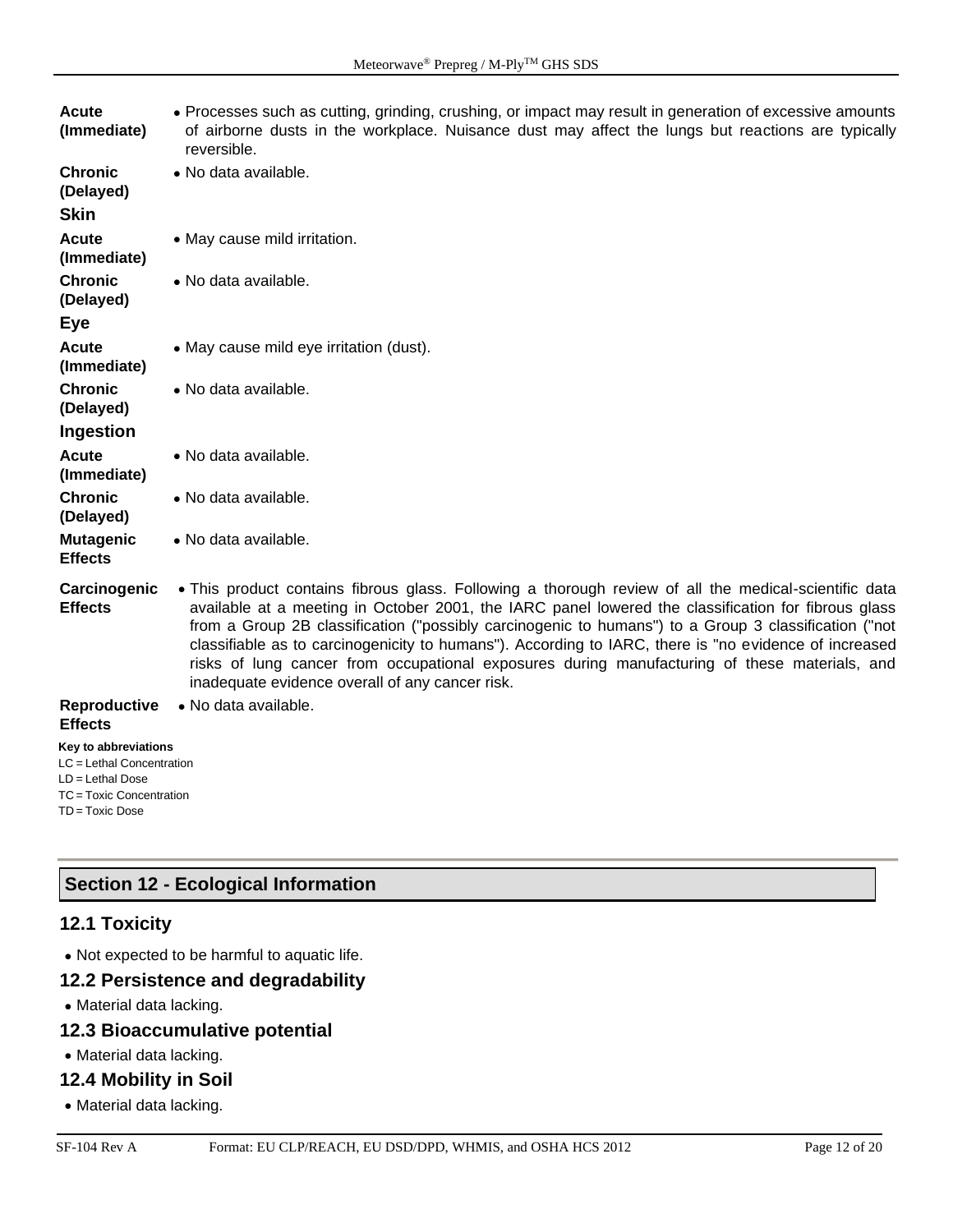#### **12.5 Results of PBT and vPvB assessment**

• No PBT and vPvB assessment has been conducted.

#### **12.6 Other adverse effects**

• No studies have been found.

#### **Section 13 - Disposal Considerations**

#### **13.1 Waste treatment methods**

**Product waste** • DO NOT DUMP INTO ANY SEWERS, ON THE GROUND, OR INTO ANY BODY OF WATER. All disposal practices must be in compliance with all Federal, State/Provincial and local laws and regulations. Waste characterizations and compliance with applicable laws are the responsibility solely of the waste generator. THE INFORMATION PRESENTED HERE PERTAINS ONLY TO THE PRODUCT AS SHIPPED IN ITS INTENDED CONDITION AS DESCRIBED IN SDS SECTION 3: Composition Information. For UNUSED & UNCONTAMINATED PRODUCT, the preferred disposal option includes sending to a licensed, permitted waste handler and disposing with incinerator or other thermal destruction device.

**Packaging**  • Dispose of content and/or container in accordance with local, regional, national, and/or international **waste** regulations.

#### **Section 14 - Transport Information**

|                  | <b>14.1 UN</b><br>number | 14.2 UN proper<br>shipping name | 14.3 Transport hazard<br>class(es) | 14.4 Packing<br>group | <b>14.5 Environmental</b><br>hazards |
|------------------|--------------------------|---------------------------------|------------------------------------|-----------------------|--------------------------------------|
| <b>DOT</b>       | ΝA                       | Not Regulated                   | NA                                 | ΝA                    | <b>NDA</b>                           |
| <b>TDG</b>       | ΝA                       | Not Regulated                   | ΝA                                 | <b>NA</b>             | <b>NDA</b>                           |
| <b>IMO/IMDG</b>  | NA                       | Not Regulated                   | ΝA                                 | ΝA                    | <b>NDA</b>                           |
| <b>IATA/ICAO</b> | ΝA                       | Not Regulated                   | ΝA                                 | <b>NA</b>             | <b>NDA</b>                           |

#### **14.6 Special precautions for user** • None specified.

**14.7 Transport in bulk according to Annex II of MARPOL 73/78 and the IBC Code**

• Material not supplied in bulk form.

# **Section 15 - Regulatory Information**

# **15.1 Safety, health and environmental regulations/legislation specific for the substance or mixture**

#### **SARA Hazard Classifications** • Chronic

| <b>State Right To Know</b>  |            |            |           |     |  |  |
|-----------------------------|------------|------------|-----------|-----|--|--|
| <b>Component</b>            | <b>CAS</b> | МA         | ΝJ        | РA  |  |  |
| 2-Butanone                  | 78-93-3    | Yes        | Yes       | Yes |  |  |
| Cyclohexanone               | 108-94-1   | Yes        | Yes       | Yes |  |  |
| Silica, amorphous 7631-86-9 |            | <b>Yes</b> | Yes       | Yes |  |  |
| Glass, oxide,<br>chemicals  | 65997-17-  | Yes        | <b>No</b> | Yes |  |  |

**Inventory**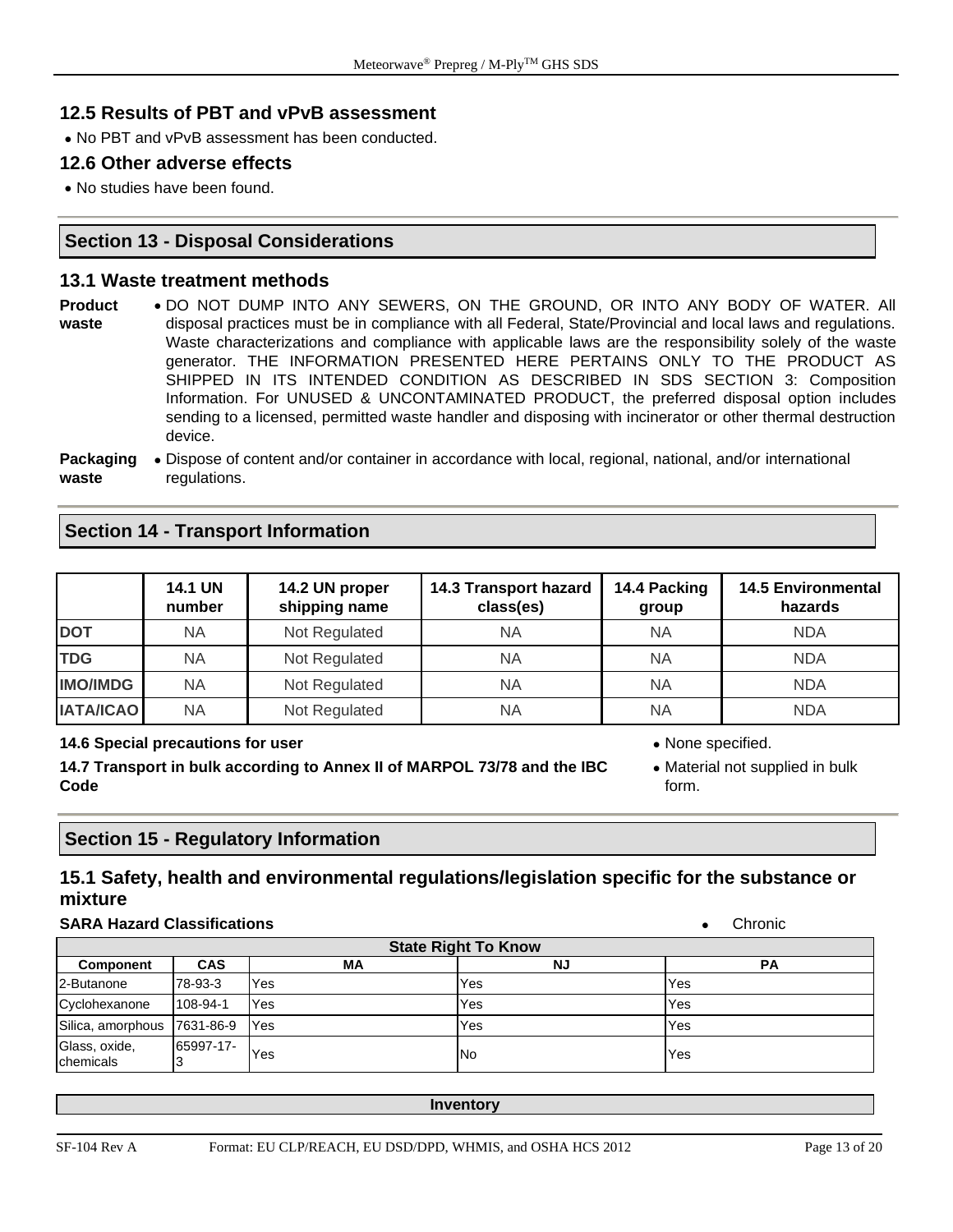| <b>Component</b>           | <b>CAS</b> | <b>Canada DSL</b> |     | <b>Canada NDSL</b>        | China |                   | <b>EU EINECS</b> | <b>EU ELNICS</b> |
|----------------------------|------------|-------------------|-----|---------------------------|-------|-------------------|------------------|------------------|
| 2-Butanone                 | 78-93-3    | Yes               |     | <b>No</b>                 | Yes   | <b>Yes</b>        |                  | <b>No</b>        |
| Cyclohexanone              | 108-94-1   | Yes               |     | <b>No</b>                 | Yes   | Yes               |                  | <b>No</b>        |
| Silica, amorphous          | 7631-86-9  | Yes               |     | <b>No</b>                 | Yes   | <b>Yes</b>        |                  | <b>No</b>        |
| Glass, oxide,<br>chemicals | 65997-17-  | Yes               |     | <b>No</b>                 | Yes   | Yes               |                  | <b>No</b>        |
|                            |            |                   |     | <b>Inventory (Con't.)</b> |       |                   |                  |                  |
| Component                  |            | <b>CAS</b>        |     | <b>Japan ENCS</b>         |       | <b>Korea KECL</b> |                  | <b>TSCA</b>      |
| 2-Butanone                 |            | 78-93-3           | Yes |                           | Yes   |                   | Yes              |                  |
| Cyclohexanone              |            | 108-94-1          | Yes |                           | Yes   |                   | Yes              |                  |
| Silica, amorphous          |            | 7631-86-9         | Yes |                           | Yes   |                   | Yes              |                  |
| Glass, oxide, chemicals    |            | 65997-17-3        | Yes |                           | Yes   |                   | Yes              |                  |

#### **Australia**

#### **Labor**

**Australia - Work Health and Safety Regulations - Hazardous Substances Requiring Health Monitoring** •Cyclohexanone 108-94-1 •2-Butanone 78-93-3 Not Listed •Silica, amorphous 7631-86-9 Not Listed •Glass, oxide, chemicals 65997-17-3 Not Listed •Glass, oxide, chemicals as Glass wool fiber Not Listed Not Listed Not Listed **Australia - High Volume Industrial Chemicals List** •Cyclohexanone 108-94-1 •2-Butanone 78-93-3 •Silica, amorphous 7631-86-9

| •Silica, amorphous                                                   | 7631-86-9  |                                     |
|----------------------------------------------------------------------|------------|-------------------------------------|
| •Glass, oxide, chemicals                                             | 65997-17-3 | Not Listed                          |
| .Glass, oxide, chemicals as Glass wool fiber                         |            | Not Listed                          |
| Australia - List of Designated Hazardous Substances - Classification |            |                                     |
| •Cyclohexanone                                                       | 108-94-1   |                                     |
| •2-Butanone                                                          | 78-93-3    | F, Xi R11, R36, R66, R67            |
| •Silica, amorphous                                                   | 7631-86-9  | Not Listed                          |
| •Glass, oxide, chemicals                                             | 65997-17-3 | Not Listed                          |
| .Glass, oxide, chemicals as Glass wool fiber                         |            | Not Listed                          |
| Environment                                                          |            |                                     |
| Australia - National Pollutant Inventory (NPI) Substance List        |            |                                     |
| •Cyclohexanone                                                       | 108-94-1   |                                     |
| •2-Butanone                                                          | 78-93-3    | 10 tonne/yr Threshold<br>category 1 |
| •Silica, amorphous                                                   | 7631-86-9  | <b>Not Listed</b>                   |
| •Glass, oxide, chemicals                                             | 65997-17-3 | Not Listed                          |
| •Glass, oxide, chemicals as Glass wool fiber                         |            | <b>Not Listed</b>                   |
| Australia - Ozone Protection Act - Scheduled Substances              |            |                                     |
| •Cyclohexanone                                                       | 108-94-1   |                                     |
| •2-Butanone                                                          | 78-93-3    | Not Listed                          |
| •Silica, amorphous                                                   | 7631-86-9  | <b>Not Listed</b>                   |
| •Glass, oxide, chemicals                                             | 65997-17-3 | Not Listed                          |
| •Glass, oxide, chemicals as Glass wool fiber                         |            | <b>Not Listed</b>                   |
| <b>Australia - Priority Existing Chemical Program</b>                |            |                                     |
| •Cyclohexanone                                                       | 108-94-1   |                                     |
| •2-Butanone                                                          | 78-93-3    | Candidate chemical                  |
| •Silica, amorphous                                                   | 7631-86-9  | Not Listed                          |
| •Glass, oxide, chemicals                                             | 65997-17-3 | <b>Not Listed</b>                   |
| •Glass, oxide, chemicals as Glass wool fiber                         |            | <b>Not Listed</b>                   |
|                                                                      |            |                                     |

#### **Canada**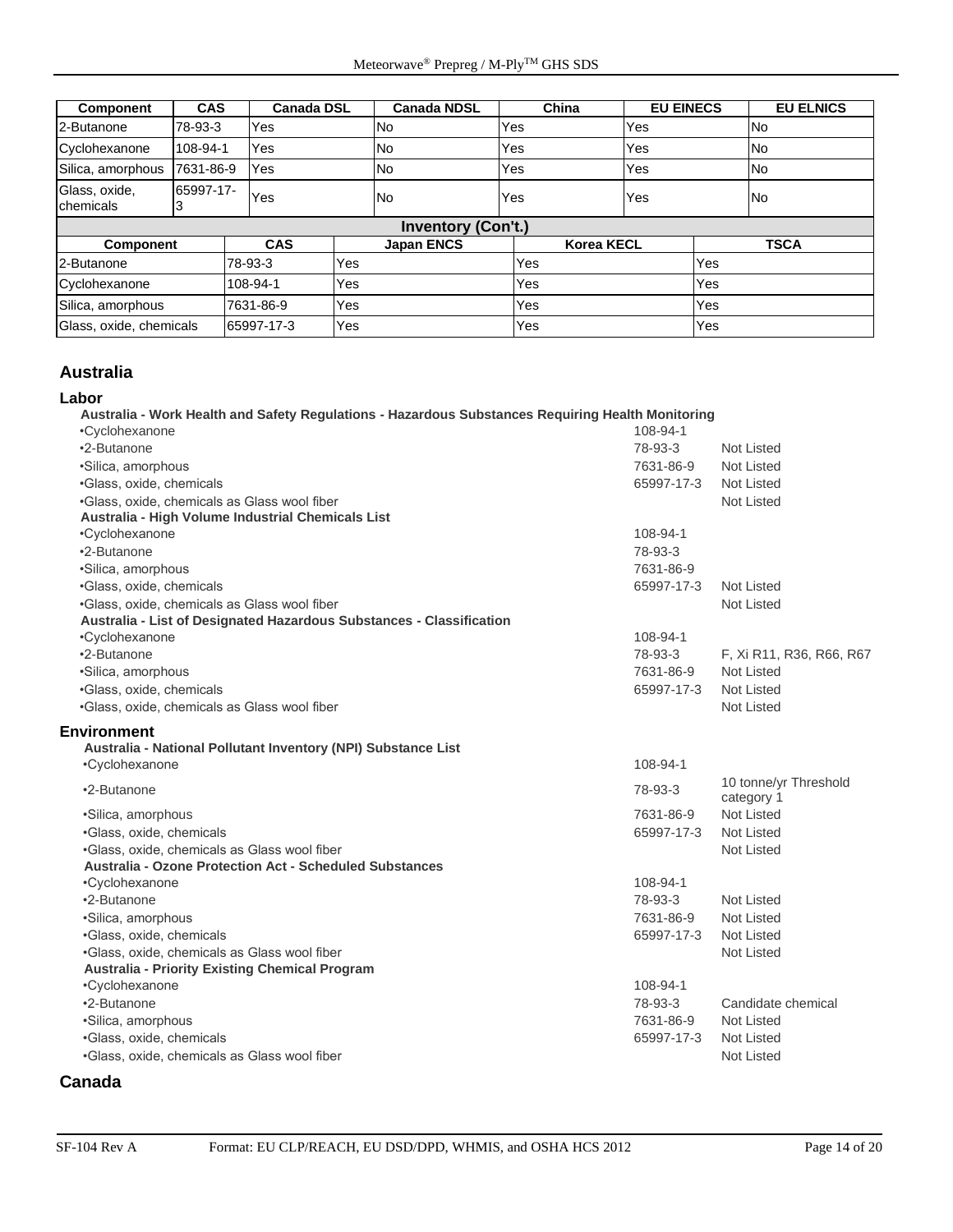| Labor                                                                             |            |                                 |
|-----------------------------------------------------------------------------------|------------|---------------------------------|
| <b>Canada - WHMIS - Classifications of Substances</b>                             |            |                                 |
| •Cyclohexanone                                                                    | 108-94-1   | D1B, D2A, D2B                   |
| •2-Butanone                                                                       | 78-93-3    | <b>B2, D2B</b>                  |
|                                                                                   |            | Uncontrolled product            |
| ·Silica, amorphous                                                                | 7631-86-9  | according to WHMIS              |
|                                                                                   |            | classification criteria         |
| •Glass, oxide, chemicals                                                          | 65997-17-3 | <b>Not Listed</b>               |
|                                                                                   |            | Uncontrolled product            |
|                                                                                   |            | according to WHMIS              |
| .Glass, oxide, chemicals as Glass wool fiber                                      |            | classification criteria (listed |
|                                                                                   |            | under Glass wool); D2A          |
|                                                                                   |            | (listed under Mineral wool      |
|                                                                                   |            | fiber)                          |
| Canada - WHMIS - Ingredient Disclosure List                                       |            |                                 |
| •Cyclohexanone                                                                    | 108-94-1   | 1%                              |
| •2-Butanone                                                                       | 78-93-3    | 1%                              |
| •Silica, amorphous                                                                | 7631-86-9  | $1\%$                           |
| ·Glass, oxide, chemicals                                                          | 65997-17-3 | Not Listed                      |
| .Glass, oxide, chemicals as Glass wool fiber                                      |            | <b>Not Listed</b>               |
|                                                                                   |            |                                 |
| <b>Environment</b>                                                                |            |                                 |
| <b>Canada - CEPA - Priority Substances List</b>                                   |            |                                 |
| •Cyclohexanone                                                                    | 108-94-1   |                                 |
| •2-Butanone                                                                       | 78-93-3    | <b>Not Listed</b>               |
| •Silica, amorphous                                                                | 7631-86-9  | Not Listed                      |
| ·Glass, oxide, chemicals                                                          | 65997-17-3 | Not Listed                      |
| .Glass, oxide, chemicals as Glass wool fiber                                      |            | <b>Not Listed</b>               |
| <b>Europe</b>                                                                     |            |                                 |
|                                                                                   |            |                                 |
| <b>Other</b>                                                                      |            |                                 |
| EU - CLP (1272/2008) - Annex VI - Table 3.2 - Classification                      |            |                                 |
| •Cyclohexanone                                                                    | 108-94-1   | F, R10 C; Xn R20                |
| •2-Butanone                                                                       | 78-93-3    | F; R11 Xi; R36 R66 R67          |
| •Silica, amorphous                                                                | 7631-86-9  | Not Listed                      |
| ·Glass, oxide, chemicals                                                          | 65997-17-3 | Not Listed                      |
| .Glass, oxide, chemicals as Glass wool fiber                                      |            | Not Listed                      |
| EU - CLP (1272/2008) - Annex VI - Table 3.2 - Concentration Limits                |            |                                 |
| •Cyclohexanone                                                                    | 108-94-1   | C>=25% Xn R 20                  |
| •2-Butanone                                                                       | 78-93-3    | <b>Not Listed</b>               |
| ·Silica, amorphous                                                                | 7631-86-9  | Not Listed                      |
| •Glass, oxide, chemicals                                                          | 65997-17-3 | <b>Not Listed</b>               |
| .Glass, oxide, chemicals as Glass wool fiber                                      |            | Not Listed                      |
| EU - CLP (1272/2008) - Annex VI - Table 3.2 - Labelling                           |            |                                 |
| •Cyclohexanone                                                                    | 108-94-1   |                                 |
|                                                                                   |            | F Xi R:11-36-66-67 S:(2)-9-     |
| •2-Butanone                                                                       | 78-93-3    | 16                              |
| •Silica, amorphous                                                                | 7631-86-9  | <b>Not Listed</b>               |
| ·Glass, oxide, chemicals                                                          | 65997-17-3 | Not Listed                      |
| .Glass, oxide, chemicals as Glass wool fiber                                      |            | Not Listed                      |
| EU - CLP (1272/2008) - Annex VI - Table 3.2 - Notes - Substances and Preparations |            |                                 |
| •Cyclohexanone                                                                    | 108-94-1   |                                 |
| •2-Butanone                                                                       | 78-93-3    | Not Listed                      |
| ·Silica, amorphous                                                                | 7631-86-9  | Not Listed                      |
|                                                                                   |            | Not Listed                      |
| ·Glass, oxide, chemicals                                                          | 65997-17-3 |                                 |
| .Glass, oxide, chemicals as Glass wool fiber                                      |            | Not Listed                      |
| EU - CLP (1272/2008) - Annex VI - Table 3.2 - Safety Phrases                      |            |                                 |
| •Cyclohexanone                                                                    | 108-94-1   | $S(2)-25$                       |
| •2-Butanone                                                                       | 78-93-3    | $S:(2)-9-16$                    |
| ·Silica, amorphous                                                                | 7631-86-9  | Not Listed                      |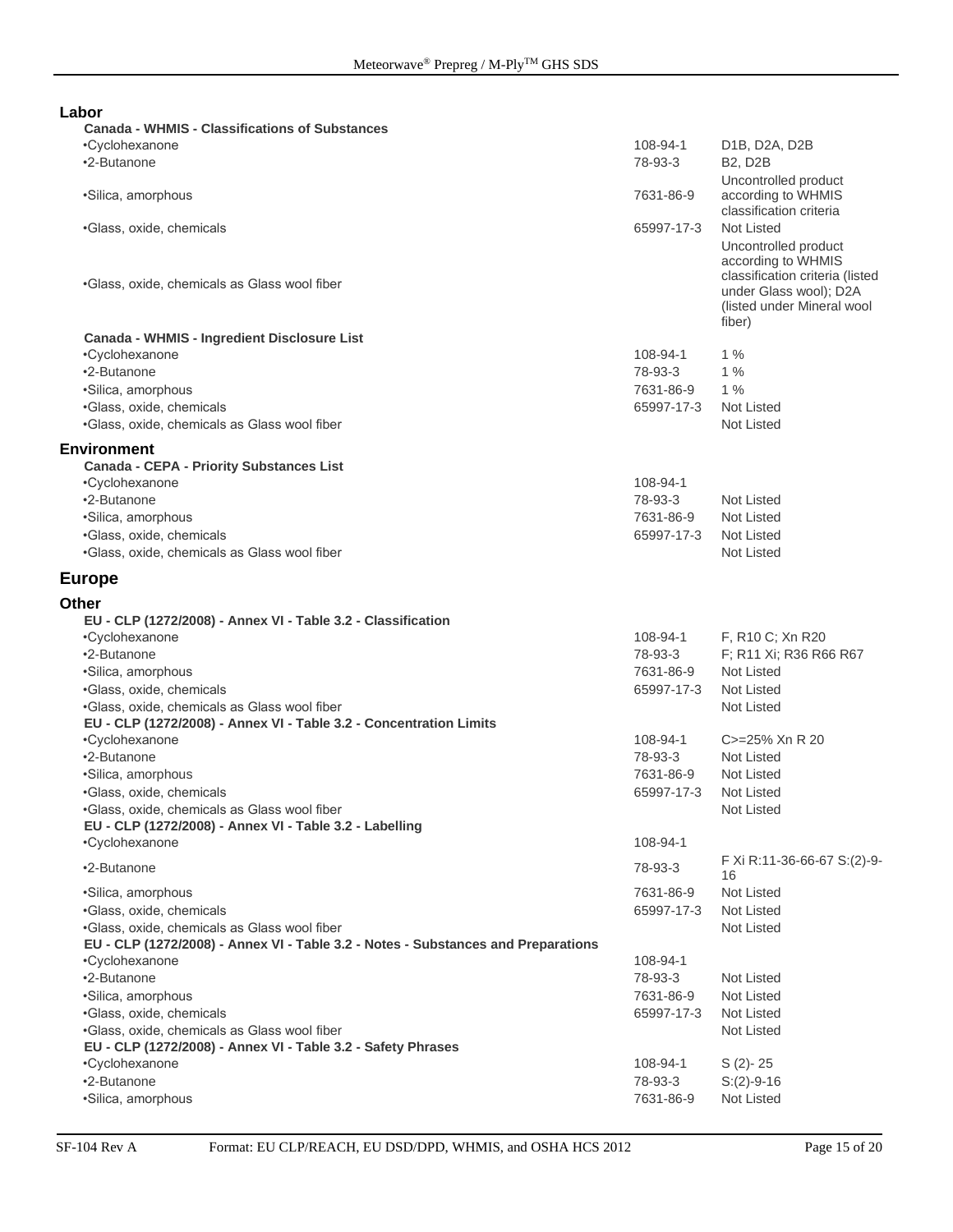| •Glass, oxide, chemicals<br>•Glass, oxide, chemicals as Glass wool fiber | 65997-17-3 | Not Listed<br><b>Not Listed</b>                            |
|--------------------------------------------------------------------------|------------|------------------------------------------------------------|
| Germany                                                                  |            |                                                            |
| Environment                                                              |            |                                                            |
| Germany - TA Luft - Types and Classes                                    |            |                                                            |
| •Cyclohexanone                                                           | 108-94-1   |                                                            |
| •2-Butanone                                                              | 78-93-3    | Not Listed                                                 |
| ·Silica, amorphous                                                       | 7631-86-9  | Not Listed                                                 |
| •Glass, oxide, chemicals                                                 | 65997-17-3 | Not Listed                                                 |
| •Glass, oxide, chemicals as Glass wool fiber                             |            | Not Listed                                                 |
| Germany - TA Luft - Emission Limits for Carcinogenic Substances          |            |                                                            |
| •Cyclohexanone                                                           | 108-94-1   |                                                            |
| •2-Butanone                                                              | 78-93-3    | Not Listed                                                 |
| ·Silica, amorphous                                                       | 7631-86-9  | Not Listed                                                 |
| •Glass, oxide, chemicals                                                 | 65997-17-3 | Not Listed                                                 |
| •Glass, oxide, chemicals as Glass wool fiber                             |            | Not Listed                                                 |
| <b>Germany - TA Luft - Emission Limits for Fibers</b>                    |            |                                                            |
| •Cyclohexanone                                                           | 108-94-1   | <b>Not Listed</b>                                          |
| •2-Butanone                                                              | 78-93-3    | Not Listed                                                 |
| •Silica, amorphous                                                       | 7631-86-9  | Not Listed                                                 |
| ·Glass, oxide, chemicals                                                 | 65997-17-3 | Not Listed                                                 |
| •Glass, oxide, chemicals as Glass wool fiber                             |            | Not Listed                                                 |
| Germany - TA Luft - Emission Limits for Inorganic Dusts                  |            |                                                            |
| •Cyclohexanone                                                           | 108-94-1   | <b>Not Listed</b>                                          |
| •2-Butanone                                                              | 78-93-3    | Not Listed                                                 |
| ·Silica, amorphous                                                       | 7631-86-9  | Not Listed                                                 |
| ·Glass, oxide, chemicals                                                 | 65997-17-3 | Not Listed                                                 |
| •Glass, oxide, chemicals as Glass wool fiber                             |            | Not Listed                                                 |
| Germany - TA Luft - Emission Limits for Inorganic Gases                  |            |                                                            |
| •Cyclohexanone                                                           | 108-94-1   | <b>Not Listed</b>                                          |
| •2-Butanone                                                              | 78-93-3    | Not Listed                                                 |
| •Silica, amorphous                                                       | 7631-86-9  | Not Listed                                                 |
| ·Glass, oxide, chemicals                                                 | 65997-17-3 | Not Listed                                                 |
| •Glass, oxide, chemicals as Glass wool fiber                             |            | Not Listed                                                 |
| Germany - TA Luft - Emission Limits for Organic Substances               |            |                                                            |
| •Cyclohexanone                                                           | 108-94-1   |                                                            |
| •2-Butanone                                                              | 78-93-3    | Not Listed                                                 |
| ·Silica, amorphous                                                       | 7631-86-9  | Not Listed                                                 |
| •Glass, oxide, chemicals                                                 | 65997-17-3 | Not Listed                                                 |
| •Glass, oxide, chemicals as Glass wool fiber                             |            | Not Listed                                                 |
| Germany - Water Classification (VwVwS) - Annex 1                         |            |                                                            |
| •Cyclohexanone                                                           | 108-94-1   |                                                            |
| •2-Butanone                                                              | 78-93-3    | Not Listed                                                 |
|                                                                          |            | ID Number 849, not                                         |
| •Silica, amorphous                                                       | 7631-86-9  | considered hazardous to<br>water                           |
| •Glass, oxide, chemicals                                                 | 65997-17-3 | <b>Not Listed</b>                                          |
| .Glass, oxide, chemicals as Glass wool fiber                             |            | Not Listed                                                 |
| Germany - Water Classification (VwVwS) - Annex 2 - Water Hazard Classes  |            |                                                            |
| •Cyclohexanone                                                           | 108-94-1   |                                                            |
| •2-Butanone                                                              | 78-93-3    | ID Number 150, hazard<br>class 1 - low hazard to<br>waters |
| •Silica, amorphous                                                       | 7631-86-9  | Not Listed                                                 |
| ·Glass, oxide, chemicals                                                 | 65997-17-3 | Not Listed                                                 |
| •Glass, oxide, chemicals as Glass wool fiber                             |            | Not Listed                                                 |
| Germany - Water Classification (VwVwS) - Annex 3                         |            |                                                            |
| •Cyclohexanone                                                           | 108-94-1   |                                                            |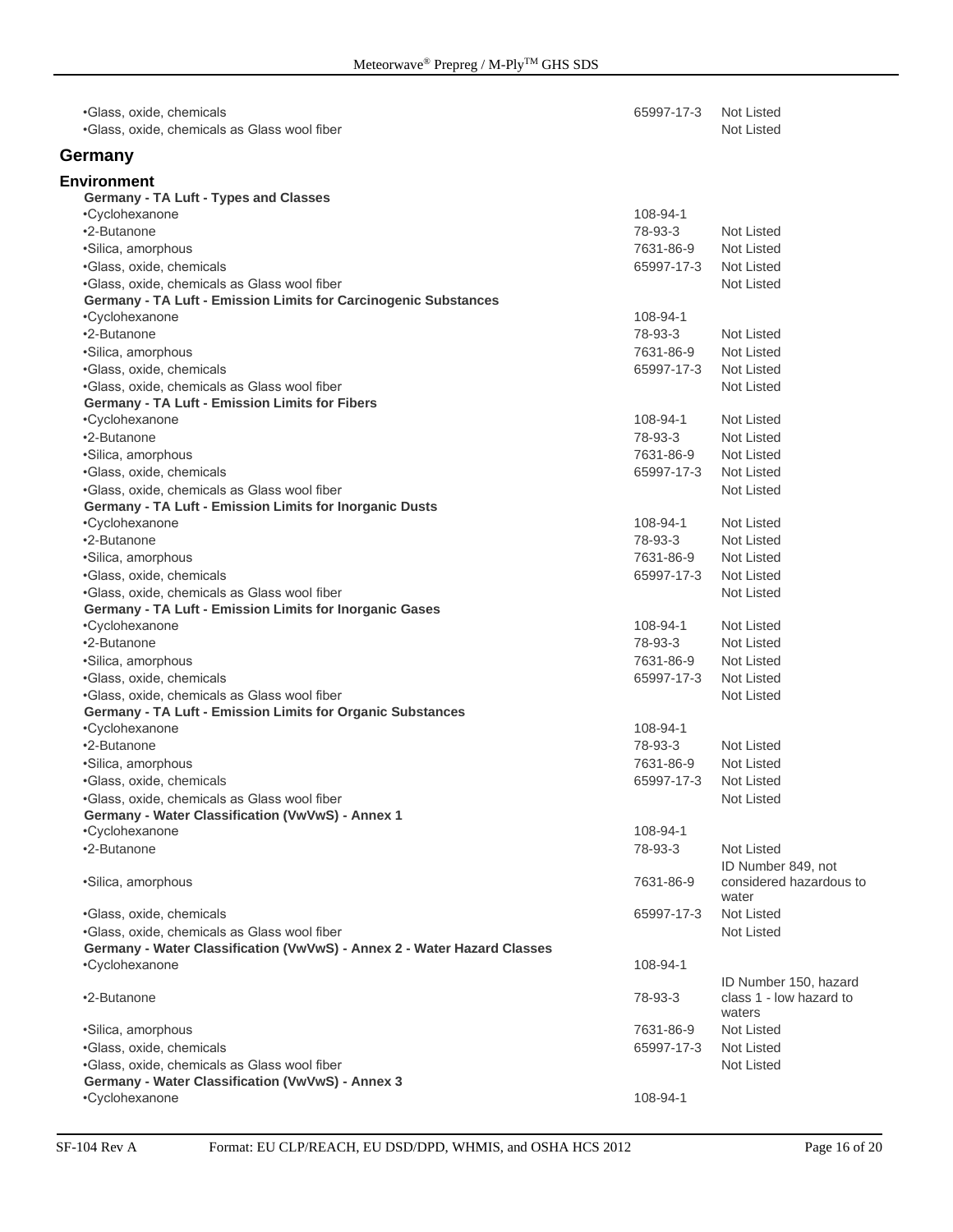| •2-Butanone                                                                                    | 78-93-3             | Not Listed<br>ID Number 849, not                                                                                                                                                                 |
|------------------------------------------------------------------------------------------------|---------------------|--------------------------------------------------------------------------------------------------------------------------------------------------------------------------------------------------|
| •Silica, amorphous                                                                             | 7631-86-9           | considered hazardous to<br>water                                                                                                                                                                 |
| •Glass, oxide, chemicals<br>.Glass, oxide, chemicals as Glass wool fiber                       | 65997-17-3          | Not Listed<br><b>Not Listed</b>                                                                                                                                                                  |
| <b>United States</b>                                                                           |                     |                                                                                                                                                                                                  |
| Labor                                                                                          |                     |                                                                                                                                                                                                  |
| U.S. - OSHA - Process Safety Management - Highly Hazardous Chemicals                           |                     |                                                                                                                                                                                                  |
| •Cyclohexanone                                                                                 | 108-94-1            | Not Listed                                                                                                                                                                                       |
| •2-Butanone                                                                                    | 78-93-3             | Not Listed                                                                                                                                                                                       |
| •Silica, amorphous                                                                             | 7631-86-9           | Not Listed                                                                                                                                                                                       |
| ·Glass, oxide, chemicals                                                                       | 65997-17-3          | Not Listed                                                                                                                                                                                       |
| .Glass, oxide, chemicals as Glass wool fiber<br>U.S. - OSHA - Specifically Regulated Chemicals |                     | Not Listed                                                                                                                                                                                       |
| •Cyclohexanone                                                                                 | 108-94-1            | Not Listed                                                                                                                                                                                       |
| •2-Butanone                                                                                    | 78-93-3             | Not Listed                                                                                                                                                                                       |
| •Silica, amorphous                                                                             | 7631-86-9           | Not Listed                                                                                                                                                                                       |
| ·Glass, oxide, chemicals                                                                       | 65997-17-3          | Not Listed                                                                                                                                                                                       |
| .Glass, oxide, chemicals as Glass wool fiber                                                   |                     | <b>Not Listed</b>                                                                                                                                                                                |
|                                                                                                |                     |                                                                                                                                                                                                  |
| <b>Environment</b>                                                                             |                     |                                                                                                                                                                                                  |
| U.S. - CAA (Clean Air Act) - 1990 Hazardous Air Pollutants                                     |                     |                                                                                                                                                                                                  |
| •Cvclohexanone<br>•2-Butanone                                                                  | 108-94-1<br>78-93-3 | Not Listed                                                                                                                                                                                       |
| •Silica, amorphous                                                                             | 7631-86-9           | <b>Not Listed</b>                                                                                                                                                                                |
| ·Glass, oxide, chemicals                                                                       | 65997-17-3          | <b>Not Listed</b>                                                                                                                                                                                |
| •Glass, oxide, chemicals as Glass wool fiber                                                   |                     | (including mineral fiber<br>emissions from facilities<br>manufacturing or processing<br>glass, rock, or slag fibers [or<br>other mineral derived fibers]<br>of average diameter 1 µm or<br>less) |
| U.S. - CERCLA/SARA - Hazardous Substances and their Reportable Quantities                      |                     |                                                                                                                                                                                                  |
| •Cyclohexanone                                                                                 | 108-94-1            | 5000 lb final RQ; 2270 kg<br>final RQ                                                                                                                                                            |
| •2-Butanone                                                                                    | 78-93-3             | 5000 lb final RQ; 2270 kg<br>final RQ                                                                                                                                                            |
| •Silica, amorphous                                                                             | 7631-86-9           | Not Listed                                                                                                                                                                                       |
| •Glass, oxide, chemicals                                                                       | 65997-17-3          | Not Listed                                                                                                                                                                                       |
| .Glass, oxide, chemicals as Glass wool fiber                                                   |                     | Not Listed                                                                                                                                                                                       |
| U.S. - CERCLA/SARA - Radionuclides and Their Reportable Quantities<br>•Cyclohexanone           | 108-94-1            | Not Listed                                                                                                                                                                                       |
| •2-Butanone                                                                                    | 78-93-3             | Not Listed                                                                                                                                                                                       |
| ·Silica, amorphous                                                                             | 7631-86-9           | Not Listed                                                                                                                                                                                       |
| •Glass, oxide, chemicals                                                                       | 65997-17-3          | Not Listed                                                                                                                                                                                       |
| •Glass, oxide, chemicals as Glass wool fiber                                                   |                     | Not Listed                                                                                                                                                                                       |
| U.S. - CERCLA/SARA - Section 302 Extremely Hazardous Substances EPCRA RQs                      |                     |                                                                                                                                                                                                  |
| •Cyclohexanone                                                                                 | 108-94-1            | Not Listed                                                                                                                                                                                       |
| •2-Butanone                                                                                    | 78-93-3             | Not Listed                                                                                                                                                                                       |
| ·Silica, amorphous                                                                             | 7631-86-9           | Not Listed                                                                                                                                                                                       |
| •Glass, oxide, chemicals                                                                       | 65997-17-3          | Not Listed                                                                                                                                                                                       |
| .Glass, oxide, chemicals as Glass wool fiber                                                   |                     | Not Listed                                                                                                                                                                                       |
| U.S. - CERCLA/SARA - Section 302 Extremely Hazardous Substances TPQs                           |                     |                                                                                                                                                                                                  |
| •Cyclohexanone                                                                                 | 108-94-1            | Not Listed                                                                                                                                                                                       |
| •2-Butanone                                                                                    | 78-93-3             | Not Listed                                                                                                                                                                                       |
| ·Silica, amorphous                                                                             | 7631-86-9           | Not Listed                                                                                                                                                                                       |
| ·Glass, oxide, chemicals                                                                       | 65997-17-3          | Not Listed                                                                                                                                                                                       |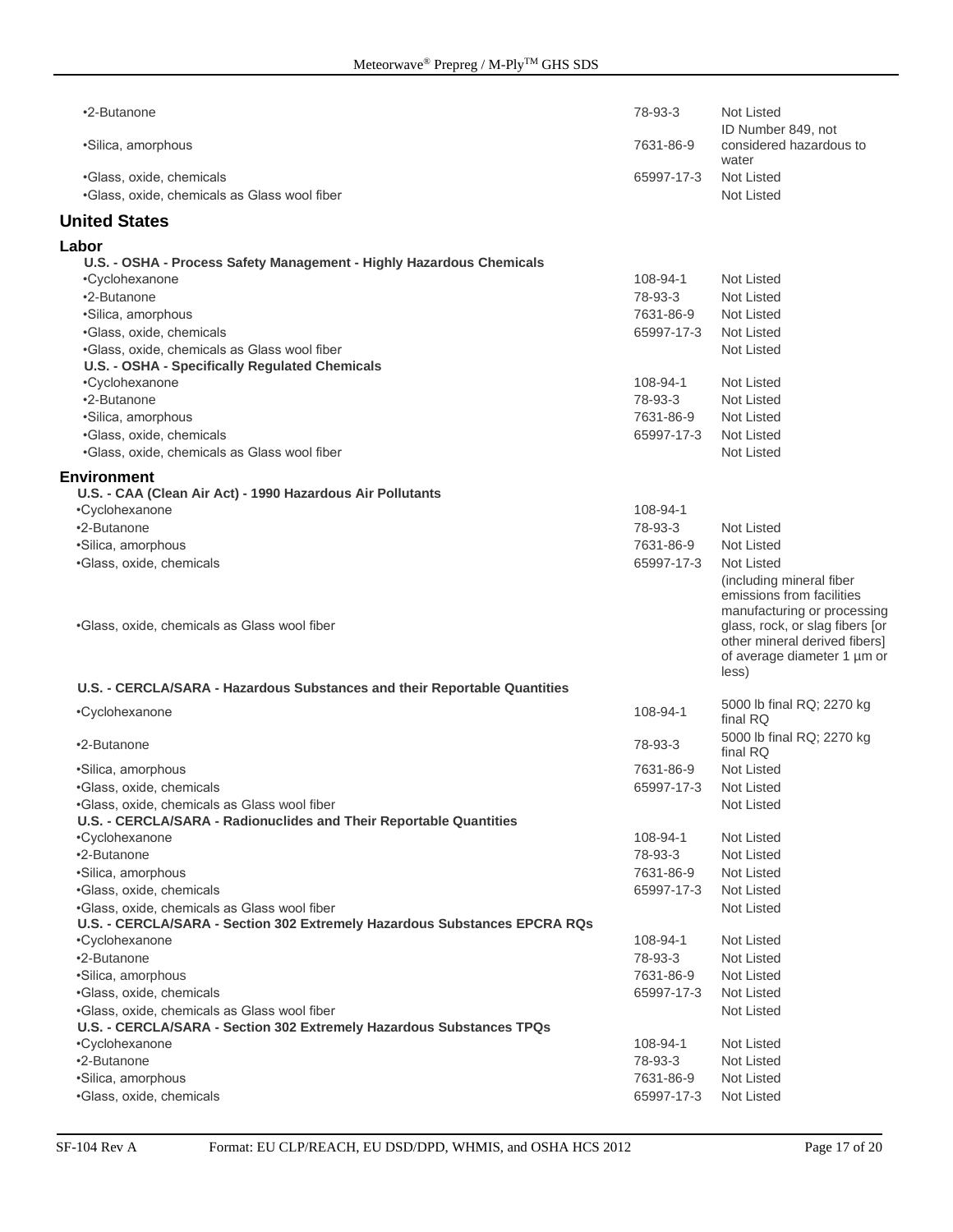| •Glass, oxide, chemicals as Glass wool fiber<br>U.S. - CERCLA/SARA - Section 313 - Emission Reporting                                     |                         | <b>Not Listed</b>                                                   |
|-------------------------------------------------------------------------------------------------------------------------------------------|-------------------------|---------------------------------------------------------------------|
| •Cyclohexanone                                                                                                                            | 108-94-1                | Not Listed                                                          |
| •2-Butanone                                                                                                                               | 78-93-3                 | Not Listed                                                          |
| ·Silica, amorphous                                                                                                                        | 7631-86-9               | Not Listed                                                          |
| •Glass, oxide, chemicals                                                                                                                  | 65997-17-3              | Not Listed                                                          |
| .Glass, oxide, chemicals as Glass wool fiber                                                                                              |                         | Not Listed                                                          |
| U.S. - CERCLA/SARA - Section 313 - PBT Chemical Listing                                                                                   |                         |                                                                     |
| •Cyclohexanone                                                                                                                            | 108-94-1                | Not Listed                                                          |
| •2-Butanone                                                                                                                               | 78-93-3                 | Not Listed                                                          |
| ·Silica, amorphous                                                                                                                        | 7631-86-9               | Not Listed                                                          |
| ·Glass, oxide, chemicals                                                                                                                  | 65997-17-3              | Not Listed                                                          |
| .Glass, oxide, chemicals as Glass wool fiber                                                                                              |                         | Not Listed                                                          |
| U.S. - RCRA (Resource Conservation & Recovery Act) - Basis for Listing - Appendix VII                                                     |                         |                                                                     |
| •Cyclohexanone                                                                                                                            | 108-94-1                |                                                                     |
| •2-Butanone                                                                                                                               | 78-93-3                 | Included in waste streams:<br>F005, F039                            |
| •Silica, amorphous                                                                                                                        | 7631-86-9               | Not Listed                                                          |
| •Glass, oxide, chemicals                                                                                                                  | 65997-17-3              | Not Listed                                                          |
| U.S. - RCRA (Resource Conservation & Recovery Act) - Constituents for Detection Monitoring                                                |                         |                                                                     |
| •Cyclohexanone                                                                                                                            | 108-94-1                |                                                                     |
| •2-Butanone                                                                                                                               | 78-93-3                 |                                                                     |
| •Silica, amorphous                                                                                                                        | 7631-86-9               | <b>Not Listed</b>                                                   |
| ·Glass, oxide, chemicals                                                                                                                  | 65997-17-3              | Not Listed                                                          |
| U.S. - RCRA (Resource Conservation & Recovery Act) - List for Hazardous Constituents                                                      |                         |                                                                     |
| •Cyclohexanone                                                                                                                            | 108-94-1                |                                                                     |
| •2-Butanone                                                                                                                               | 78-93-3                 |                                                                     |
| ·Silica, amorphous                                                                                                                        | 7631-86-9               | Not Listed                                                          |
| •Glass, oxide, chemicals                                                                                                                  | 65997-17-3              | Not Listed                                                          |
| .Glass, oxide, chemicals as Glass wool fiber                                                                                              |                         | Not Listed                                                          |
|                                                                                                                                           |                         |                                                                     |
| U.S. - RCRA (Resource Conservation & Recovery Act) - Phase 4 LDR Rule - Universal Treatment Standards<br>•Cyclohexanone                   | 108-94-1                |                                                                     |
| •2-Butanone                                                                                                                               | 78-93-3                 | 0.28 mg/L (wastewater); 36                                          |
|                                                                                                                                           |                         | mg/kg (nonwastewater)<br>Not Listed                                 |
| ·Silica, amorphous                                                                                                                        | 7631-86-9<br>65997-17-3 | Not Listed                                                          |
| •Glass, oxide, chemicals                                                                                                                  |                         |                                                                     |
| U.S. - RCRA (Resource Conservation & Recovery Act) - TSD Facilities Ground Water Monitoring<br>•Cyclohexanone                             | 108-94-1                |                                                                     |
| •2-Butanone                                                                                                                               | 78-93-3                 |                                                                     |
| •Silica, amorphous                                                                                                                        | 7631-86-9               | Not Listed                                                          |
|                                                                                                                                           |                         | Not Listed                                                          |
| ·Glass, oxide, chemicals<br>U.S. - RCRA (Resource Conservation & Recovery Act) - U Series Wastes - Acutely Toxic Wastes & Other Hazardous | 65997-17-3              |                                                                     |
| <b>Characteristics</b><br>•Cyclohexanone                                                                                                  | 108-94-1                |                                                                     |
| •2-Butanone                                                                                                                               | 78-93-3                 | waste number U159<br>(Ignitable waste, Toxic<br>waste)              |
| •Silica, amorphous                                                                                                                        | 7631-86-9               | <b>Not Listed</b>                                                   |
| <b>United States - California</b>                                                                                                         |                         |                                                                     |
|                                                                                                                                           |                         |                                                                     |
| <b>Environment</b>                                                                                                                        |                         |                                                                     |
| U.S. - California - Proposition 65 - Carcinogens List                                                                                     |                         |                                                                     |
| •Cyclohexanone                                                                                                                            | 108-94-1                | Not Listed                                                          |
| •2-Butanone                                                                                                                               | 78-93-3                 | Not Listed                                                          |
| ·Silica, amorphous                                                                                                                        | 7631-86-9               | Not Listed                                                          |
| ·Glass, oxide, chemicals                                                                                                                  | 65997-17-3              | Not Listed                                                          |
| .Glass, oxide, chemicals as Glass wool fiber                                                                                              |                         | carcinogen, initial date<br>7/1/90 (inhalable and<br>biopersistent) |

**U.S. - California - Proposition 65 - Developmental Toxicity**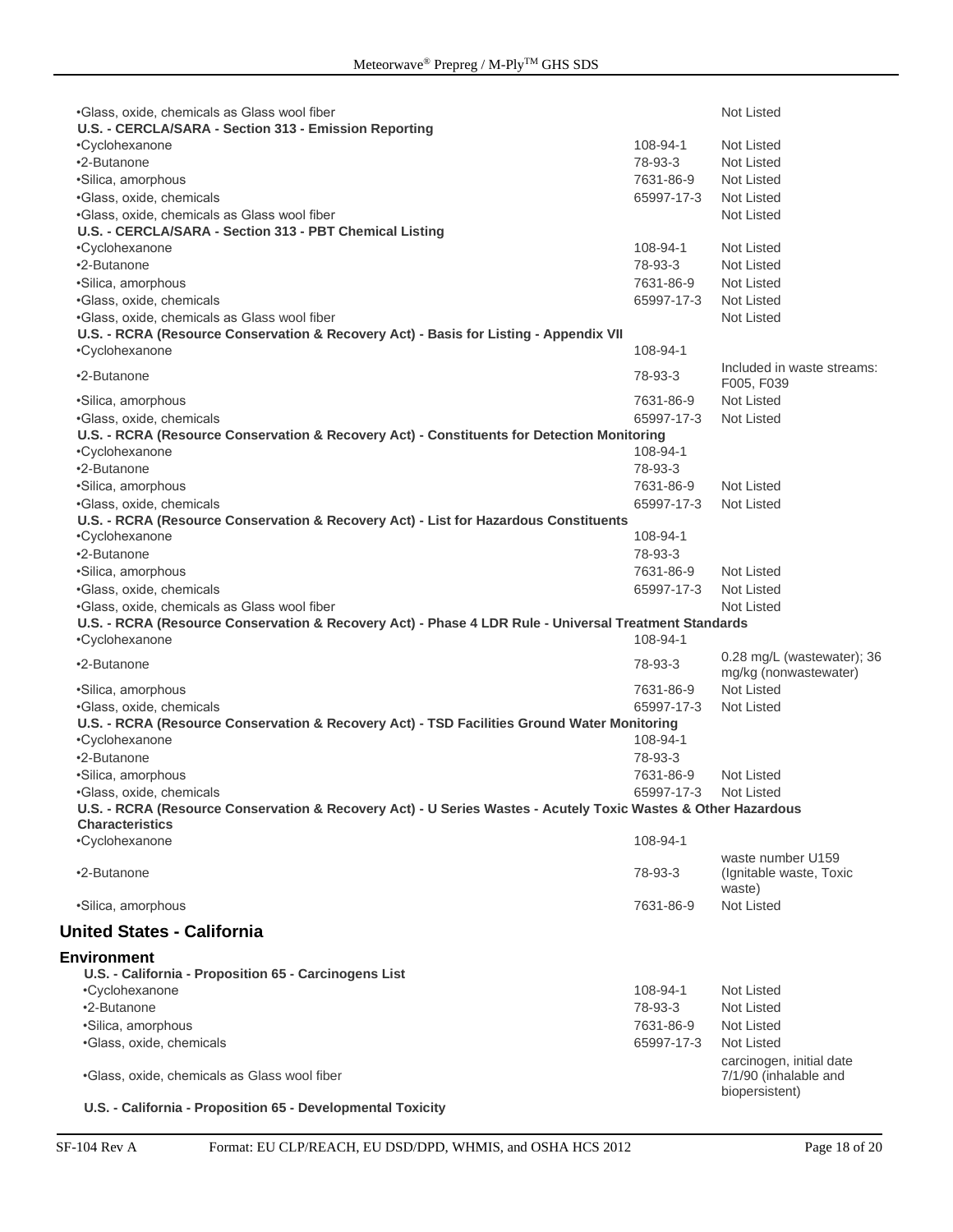| •Cyclohexanone                                                                                                 | 108-94-1   | Not Listed        |
|----------------------------------------------------------------------------------------------------------------|------------|-------------------|
| •2-Butanone                                                                                                    | 78-93-3    | Not Listed        |
| •Silica, amorphous                                                                                             | 7631-86-9  | <b>Not Listed</b> |
| •Glass, oxide, chemicals                                                                                       | 65997-17-3 | <b>Not Listed</b> |
| .Glass, oxide, chemicals as Glass wool fiber                                                                   |            | <b>Not Listed</b> |
| U.S. - California - Proposition 65 - Maximum Allowable Dose Levels (MADL)                                      |            |                   |
| •Cyclohexanone                                                                                                 | 108-94-1   | Not Listed        |
| •2-Butanone                                                                                                    | 78-93-3    | <b>Not Listed</b> |
| •Silica, amorphous                                                                                             | 7631-86-9  | <b>Not Listed</b> |
| ·Glass, oxide, chemicals                                                                                       | 65997-17-3 | Not Listed        |
| .Glass, oxide, chemicals as Glass wool fiber                                                                   |            | Not Listed        |
| U.S. - California - Proposition 65 - No Significant Risk Levels (NSRL)                                         |            |                   |
| •Cyclohexanone                                                                                                 | 108-94-1   | Not Listed        |
| •2-Butanone                                                                                                    | 78-93-3    | Not Listed        |
| •Silica, amorphous                                                                                             | 7631-86-9  | <b>Not Listed</b> |
| •Glass, oxide, chemicals                                                                                       | 65997-17-3 | <b>Not Listed</b> |
| .Glass, oxide, chemicals as Glass wool fiber                                                                   |            | Not Listed        |
| U.S. - California - Proposition 65 - Reproductive Toxicity - Female                                            |            |                   |
| •Cyclohexanone                                                                                                 | 108-94-1   | Not Listed        |
| •2-Butanone                                                                                                    | 78-93-3    | <b>Not Listed</b> |
| •Silica, amorphous                                                                                             | 7631-86-9  | Not Listed        |
| •Glass, oxide, chemicals                                                                                       | 65997-17-3 | Not Listed        |
| .Glass, oxide, chemicals as Glass wool fiber                                                                   |            | <b>Not Listed</b> |
| U.S. - California - Proposition 65 - Reproductive Toxicity - Male                                              |            |                   |
| •Cyclohexanone                                                                                                 | 108-94-1   | Not Listed        |
| •2-Butanone                                                                                                    | 78-93-3    | <b>Not Listed</b> |
| •Silica, amorphous                                                                                             | 7631-86-9  | Not Listed        |
| •Glass, oxide, chemicals                                                                                       | 65997-17-3 | <b>Not Listed</b> |
| .Glass, oxide, chemicals as Glass wool fiber                                                                   |            | Not Listed        |
| United States - Pennsylvania                                                                                   |            |                   |
| Labor                                                                                                          |            |                   |
| Because the costs. In 1982 (1983) that a set of the costs. In the costs of the costs of the costs of the costs |            |                   |

| U.S. - Pennsylvania - RTK (Right to Know) - Environmental Hazard List    |            |            |
|--------------------------------------------------------------------------|------------|------------|
| •Cyclohexanone                                                           | 108-94-1   |            |
| •2-Butanone                                                              | 78-93-3    |            |
| •Silica, amorphous                                                       | 7631-86-9  | Not Listed |
| •Glass, oxide, chemicals                                                 | 65997-17-3 | Not Listed |
| U.S. - Pennsylvania - RTK (Right to Know) - Special Hazardous Substances |            |            |
| •Cyclohexanone                                                           | 108-94-1   |            |
| •2-Butanone                                                              | 78-93-3    | Not Listed |
| •Silica, amorphous                                                       | 7631-86-9  | Not Listed |
| •Glass, oxide, chemicals                                                 | 65997-17-3 | Not Listed |
|                                                                          |            |            |

#### **15.2 Chemical Safety Assessment**

No Chemical Safety Assessment has been carried out.

### **15.3 Other Information**

WARNING: This product contains a chemical known to the State of California to cause cancer, birth defects, or other reproductive harm.

#### **Section 16 - Other Information**

#### **Relevant Phrases (code & full text)**

- H226 Flammable liquid and vapour
	- H312 Harmful in contact with skin